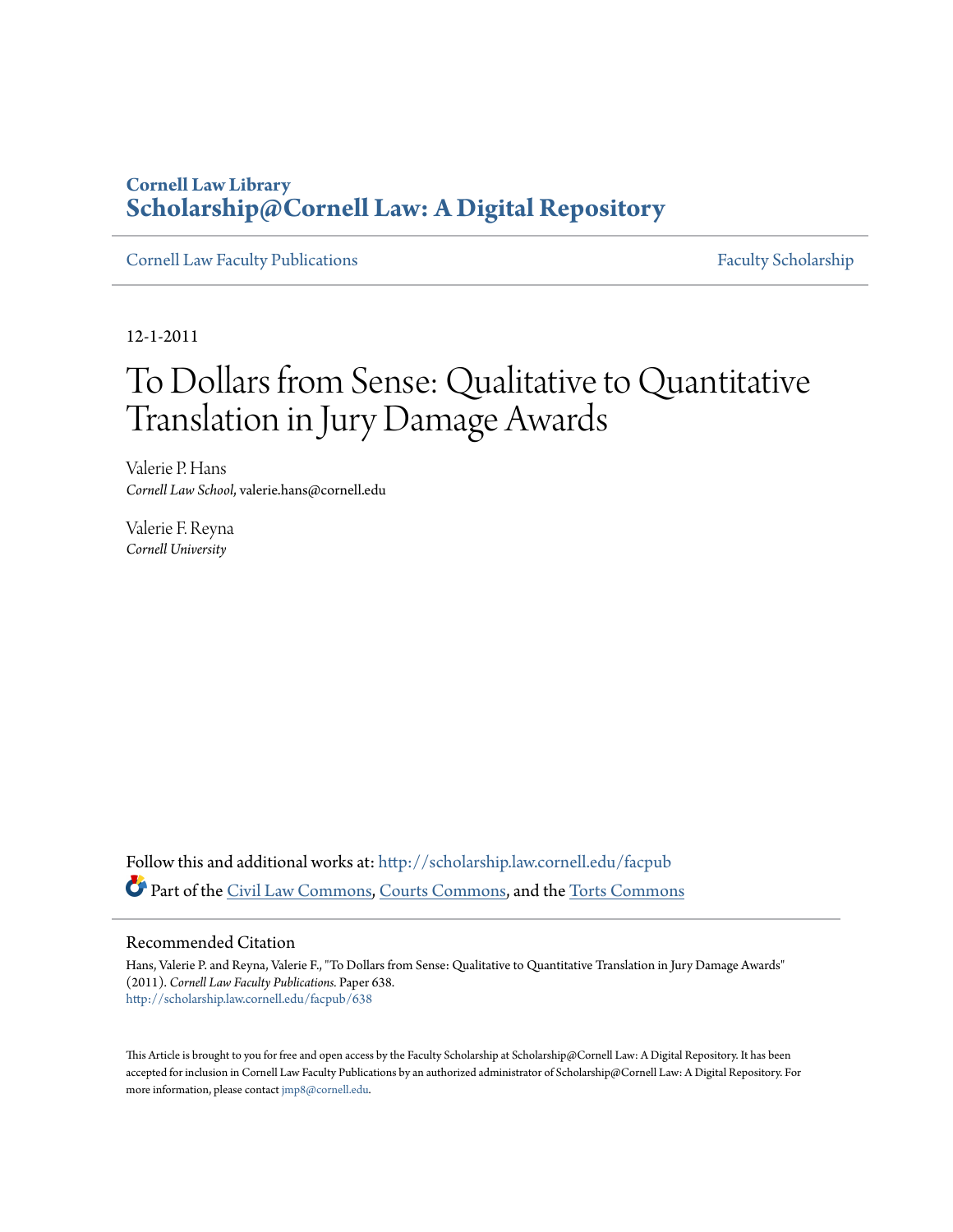

*Journal of Empirical Legal Studies* Volume 8, Issue S1, 120–147, December 2011

## To Dollars from Sense: Qualitative to Quantitative Translation in Jury Damage Awards

*Valerie P. Hans and Valerie F. Reyna\**

This article offers a new multistage account of jury damage award decision making. Drawing on psychological and economic research on judgment, decision making, and numeracy, the model posits that jurors first make a categorical gist judgment that money damages are warranted, and then make an ordinal gist judgment ranking the damages deserved as low, medium, or high. They then construct numbers that fit the gist of the appropriate magnitude. The article employs data from jury decision-making research to explore the plausibility of the model.

## I. Introduction

This article proposes a new model of perhaps the most controversial aspect of the civil jury's decision making, its determination of compensatory and punitive damage awards. As Edie Greene and Brian Bornstein write in *Determining Damages*: "Our understanding of how people translate an individual's misfortune into a monetary value is rudimentary and elusive....Understanding the psychological processes underlying these complex decisions is of significant import."1 The article builds on theory and research by psychologists, economists, and legal scholars to create a comprehensive account of jury damage award decision making. A major goal of this model-building is to identify strengths and limitations of lay citizen decision making about dollar awards. The article also explores the implications of the model for reforms to the jury damage award decision process.

<sup>\*</sup>Address correspondence to Valerie P. Hans, Professor of Law, Cornell University Law School, Myron Taylor Hall, Ithaca, NY 14853; email: vh42@cornell.edu. Reyna is Professor of Human Development and Psychology, Cornell University. Both authors are Fellows of the Cornell University Institute for the Social Sciences, 2009–2012.

We thank the ISS Judgment, Decision Making and Social Behavior team members for their collegial and insightful comments on our work during the fellowship period. We also thank Edie Greene and Jeffrey Rachlinski for their thoughtful comments on a previous draft of this article, and Francoise Vermeylan for invaluable statistical advice.

<sup>1</sup> Edie Greene & Brian H. Bornstein, Determining Damages: The Psychology of Jury Awards 173 (2003).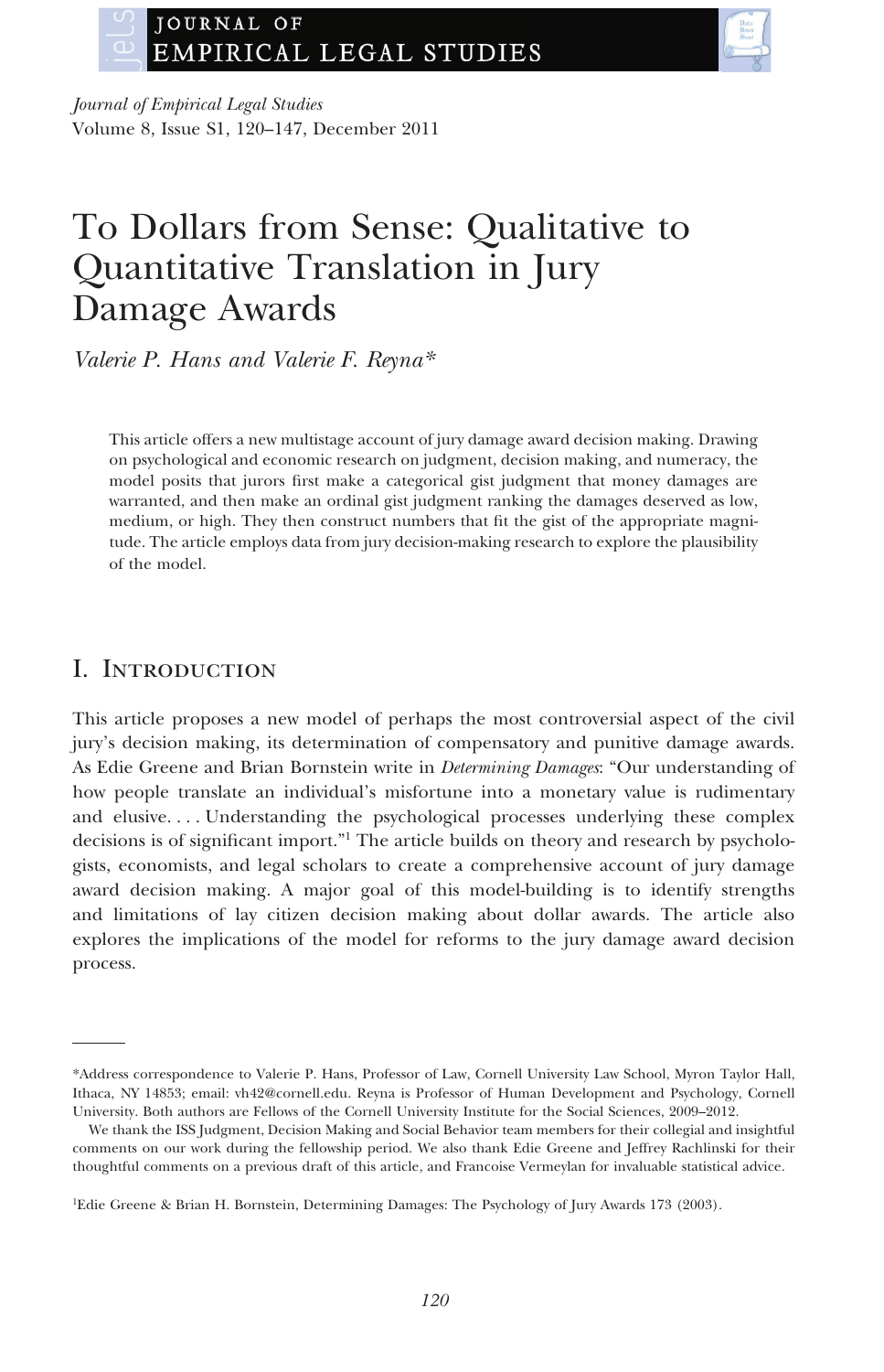## II. Background: Jury Damage Awards as a Lightening ROD FOR CRITICISM

The jury as an institution is highly regarded by the public. However, Americans are more enamored of the criminal jury than the civil jury.<sup>2</sup> Many perceive civil jurors as overly generous to plaintiffs, hostile to large businesses and corporations, and influenced by biases and prejudices.<sup>3</sup> Their awards are seen as erratic and unprincipled.<sup>4</sup> Large jury damage awards receive disproportionate coverage in the media.<sup>5</sup> Lawyers and their clients regularly express dismay over what they perceive as the rampant unpredictability of jury awards, which makes it difficult for them to assess in advance whether to proceed with a case or to settle to avoid a more damaging loss from a substantial jury verdict.<sup>6</sup> Responding to interest group demands to impose limits on damage awards, state legislatures across the country have passed a variety of reforms over the last few decades, including dollar limits or caps on noneconomic damage awards, total damage awards, and punitive damage awards.7 New limitations have also emerged in the course of litigation over punitive damages. In a number of decisions over the last two decades, the U.S. Supreme Court has examined the constitutional dimensions of punitive damages; many commentators believe that concern about irrational jury punitive damage awards motivated the Court.8

In our view, these legislative and doctrinal changes have not usually been informed by a clear and complete understanding of how juries decide on money damages. It is not surprising, then, that some reforms have had unexpected effects. For instance, introducing

4 Hans, Business on Trial, supra note 3, at 58–67.

5 Robert J. MacCoun, Media Reporting of Jury Verdicts: Is the Tail (of the Distribution) Wagging the Dog? 55 DePaul L. Rev. 539 (2006).

6 Valerie P. Hans & Theodore Eisenberg, The Predictability of Juries, 60 DePaul L. Rev. 375 (2011); Jane Goodman-Delahunty, Pär Anders Granhag, Maria Hartwig & Elizabeth F. Loftus, Insightful or Wishful: Lawyers' Ability to Predict Case Outcomes, 16 Psychol. Pub. Pol'y & L. 133 (2010); Jonas Jacobson, Jasmine Dobbs-Marsh, Varda Liberman & Julia Minson, Predicting Civil Jury Verdicts: How Attorneys Use (and Misuse) a Second Opinion, J. Empirical Legal Stud. (this issue).

7 See Ronen Avraham, Database of State Tort Law Reforms (DSTLR 4th) (Sept. 2011) <http://ssrn.com/abstract; 902711>. Similar reform efforts undertaken at the federal level have been stymied thus far. See Michael P. Allen, A Survey and Some Commentary on Federal "Tort Reform," 39 Akron L. Rev. (2006); Robert S. Peck, In Defense of Fundamental Principles: The Unconstitutionality of Tort Reform, 31 Seton Hall L. Rev. 672 (2000–2001); Effects of Tort Reform: Evidence from the States (Congressional Budget Office, June 2004) <http://www.cbo.gov/ doc.cfm?index=5549&type=0&sequence=2>.

8 Exxon Shipping Co. v. Baker, 554 U.S. 471 (2008). See also Catherine M. Sharkey, The Exxon Valdez Litigation Marathon: A Window on Punitive Damages, 7 U. St. Thomas L.J. 25 (2009) (summarizing *Exxon Valdez* litigation).

<sup>2</sup> Valerie P. Hans, Attitudes Toward the Civil Jury: A Crisis of Confidence? In Verdict: Assessing the Civil Jury System 248 (Robert E. Litan ed., 1993).

<sup>3</sup> Id. at 257–61; see also Valerie P. Hans, Business on Trial: The Civil Jury and Corporate Responsibility 58–67 (2000).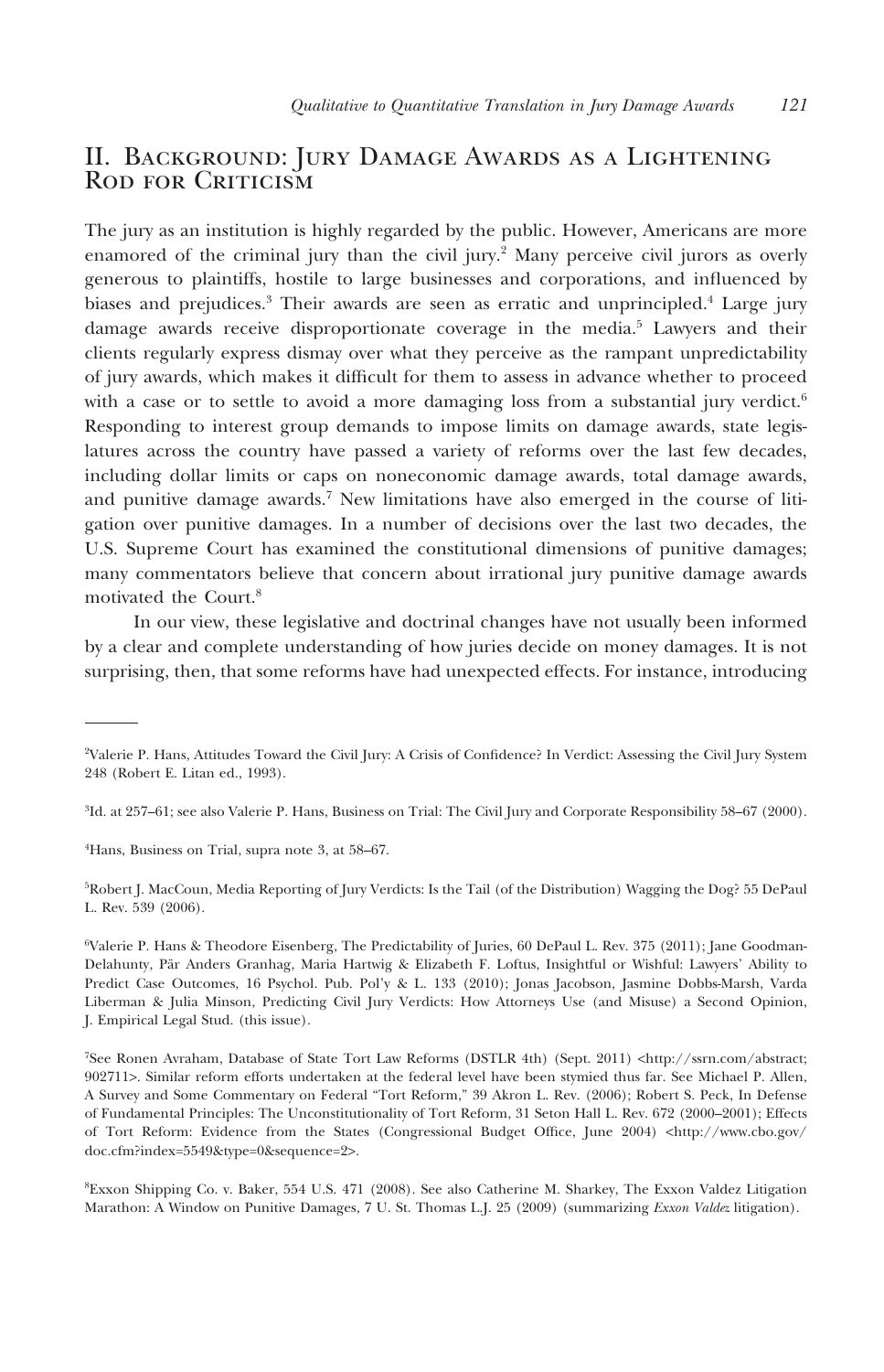caps on damage awards has had the paradoxical effect of increasing average damage awards in some jurisdictions.9

## III. RESEARCH ON JURY DAMAGE AWARDS

Responding to the public and legal attention devoted to high-profile jury awards, legal scholars, psychologists, and economists have taken up the subject of jury damage award decision making. Some of that work indicates that jurors face great difficulty in fairly and equitably deciding on money damages, whereas other research offers a more optimistic picture.10

Jurors report being deeply challenged by the task of arriving at damage awards.<sup>11</sup> Valerie Hans interviewed 269 civil jurors who had decided cases in which at least one of the litigants was a corporation or a business. The juror interviews included a host of questions about how the jury went about deciding on compensatory damages and, if applicable, punitive damages. The interviews confirmed that jurors were often at sea as they began to discuss what would constitute an appropriate award in the case. By their own account, many jurors entered the jury deliberation room with no specific figure in mind. Numbers emerged only during the course of deliberation, as they discussed the case particulars and the plaintiff's injuries with the other jurors.12 Even then, jurors reported that it was challenging to come up with dollar amounts that corresponded to the injury. As one juror, who decided a medical malpractice case in which the plaintiff had half of one lung mistakenly removed, reflected on the process:

Out of anything I can say I hated, that was the part I hate the most. Because I just don't think it was fair that we had to put a dollar amount on this . . . we weren't given a minimum . . . we weren't given a maximum. We were told to go into the room. Lock yourselves in there and don't come out until you have a dollar amount. And I thought that was very unfair, especially when we were just regular everyday citizens. And we have no idea what is ordinary and customary in a case like

11Hans, Business on Trial, supra note 3.

<sup>9</sup> Ronen Avraham & Álvaro Bustos, The Unexpected Effects of Caps on Noneconomic Damages, 30 Int'l Rev. L. & Econ. 291 (2010); Catherine Sharkey, Crossing the Punitive-Compensatory Divide, in Civil Juries and Civil Justice: Psychological and Legal Perspectives 79 (Brian H. Bornstein, Richard L. Wiener, Robert Schopp & Steven Willborn eds., 2008).

 $10$ For summaries of the research on jury damage awards, see Greene & Bornstein, Determining Damages, supra note 1; Valerie P. Hans & Stephanie Albertson, Empirical Research and Civil Jury Reform, 78 Notre Dame L. Rev. 1497 (2003); Jennifer K. Robbennolt, Punitive Damages Decision Making: The Decisions of Citizens and Trial Court Judges, 26 Law & Hum. Behav. 315 (2002). When it comes to experiencing difficulty in valuing injuries, juries have company at the highest levels of government. See, for example, Binyamin Appelbaum, A Life's Value? It May Depend on the Agency, NY Times, Feb. 17, 2011, at A1, A3 (finding that the dollar value of a human life varies for different government agencies).

<sup>&</sup>lt;sup>12</sup>Nicole L. Mott, Valerie P. Hans & Lindsay Simpson, What's Half a Lung Worth? Civil Jurors' Accounts of Their Award Decision Making, 24 Law & Hum. Behav. 401 (2000).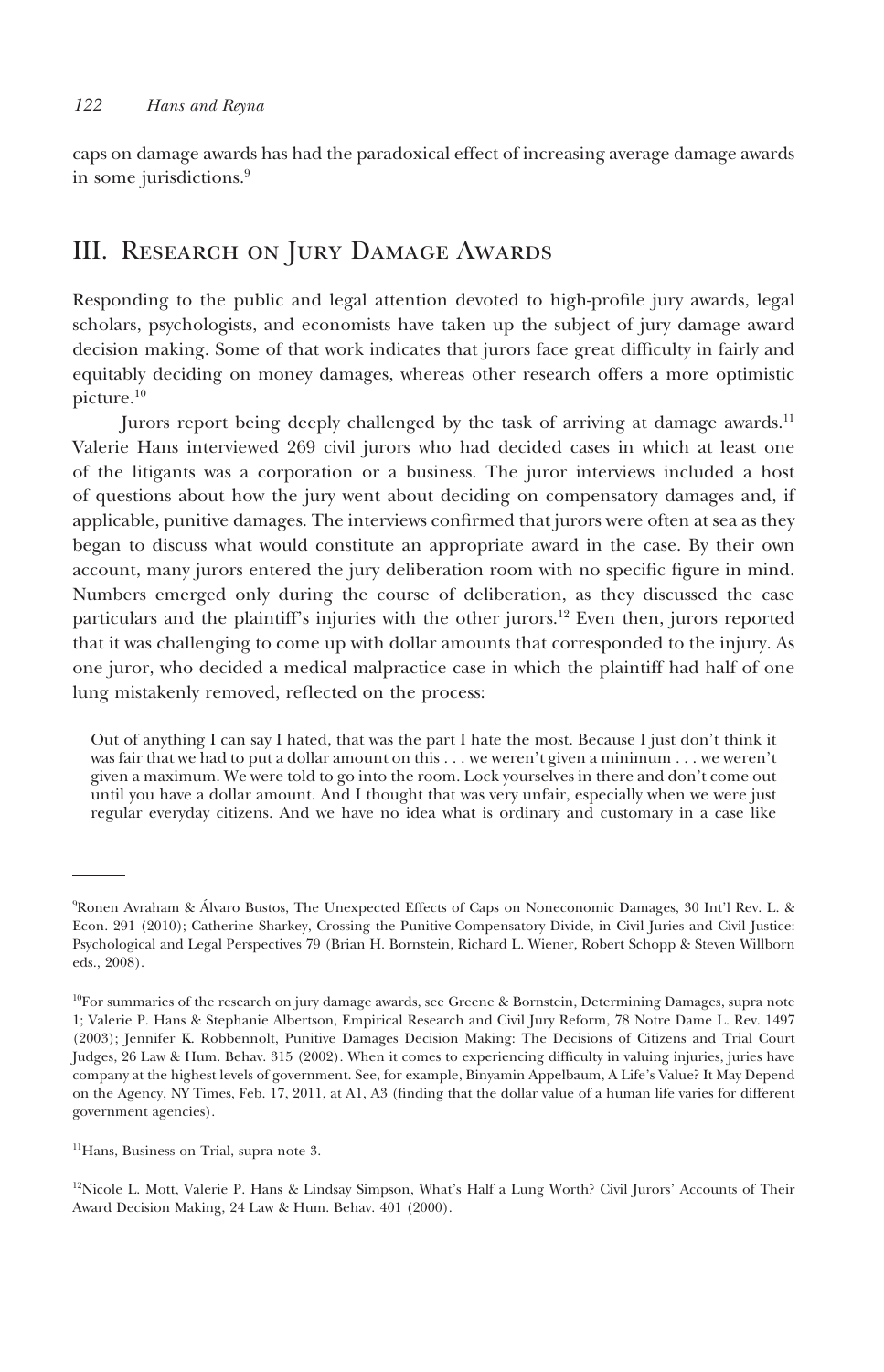this . . . And I think if we could have had some type of guide, monetary guideline, as to okay this is the minimum, this is the maximum, and then you decide. But I mean it was like, if we said he's awarded a dollar was this satisfactory? We didn't know.13

A collaborative research group of economists, psychologists, and law professors undertook one high-profile project that examined the process of punitive damage award decision making by juries.14 The researchers began by noting that dollar awards are likely to be highly variable because they are assessed on an unbounded scale. The minimum is set at zero, but there is, at least theoretically, no maximum amount.15 This contrasts with bounded scales, where both the minimum and maximum levels are established in advance. The research group adopted a mock jury approach to examine how juries reach punitive damages decisions. They concluded on the basis of their experimental research that although mock jurors showed substantial consensus about the relative merits of the different cases, their dollar awards varied dramatically.16 One cause of the variation, the authors say, is that individuals translated their sense of outrage onto the unbounded dollar scale differently, so that people with similar judgments about the wrongfulness of the defendant's behavior chose different dollar values. In their study, the group decision-making process, rather than producing an average of individuals' different award preferences, resulted in more extreme awards in the direction of the group's majority.17

Outside the jury decision-making context, research on citizen competence with numbers gives rise to concern about the ability of laypersons to decide damage awards rationally. Work on the public's mathematical proficiency, or numeracy, routinely finds that people have trouble with numbers.18 An estimated 93 million Americans are not proficient with numbers, and low numeracy (i.e., the inability to understand and use

15Id. at 41.

16Id. at 43–61 (describing study results).

<sup>13</sup>Mott et al., supra note 12, at 409.

<sup>&</sup>lt;sup>14</sup>Cass R. Sunstein, Reid Hastie, John W. Payne, David A. Schkade & W. Kip Viscusi, Punitive Damages: How Juries Decide (2002).

<sup>&</sup>lt;sup>17</sup>Id. See also Cass R. Sunstein, Daniel Kahneman, David Schkade & Ilana Ritov, Predictably Incoherent Judgments, 54 Stan. L. Rev. 1153 (2002); Neil Vidmar, Experimental Simulations and Tort Reform: Avoidance, Error and Overreaching in Sunstein et al.'s Punitive Damages, 53 Emory L.J. 1359 (2004) (criticizing the research program on methodological grounds); Richard L. Weiner, Point and Counterpoint: A Discussion of Jury Research in the Civil Arena, 23 Law & Hum. Behav. 703 (1999) (introducing a special section of the journal devoted to scholarly assessments of the punitive damages research project as well as author responses).

<sup>18</sup>Valerie F. Reyna & Charles J. Brainerd, Numeracy, Ratio Bias, and Denominator Neglect in Judgments of Risk and Probability, 18 Learning & Individual Differences 89 (2008) [hereinafter Reyna & Brainerd, Numeracy, Ratio Bias, and Denominator Neglect]; Valerie F. Reyna & Charles J. Brainerd, The Importance of Mathematics in Health and Human Judgment: Numeracy, Risk Communication, and Medical Decision Making, 17 Learning & Individual Differences 147 (2007) [hereinafter Reyna & Brainerd, Importance of Mathematics].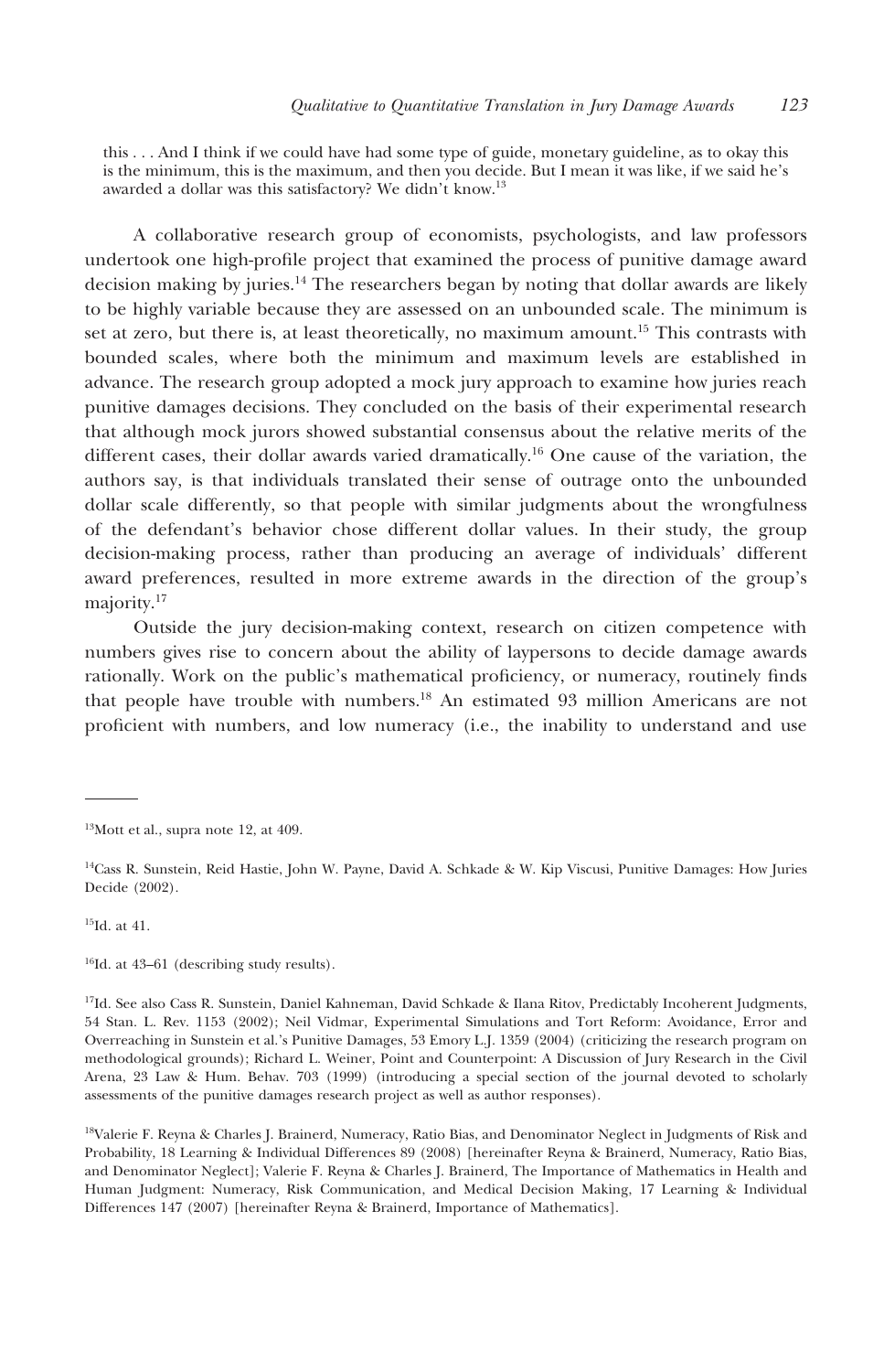numbers) is even more prevalent among subgroups such as the poor and the old.<sup>19</sup> People tend to overestimate frequencies compared to probabilities. They pay little attention to base rates, underestimate disjunctive and overestimate conjunctive probabilities, neglect denominators in ratios, and make other errors.<sup>20</sup>

Economists and psychologists who study how people make financial decisions likewise find many domains in which people's numerical judgments fall short of ideal.<sup>21</sup> People can go wrong in a multitude of ways when they think about money matters.<sup>22</sup> People are affected by phenomena such as mental accounting, loss aversion, endowment effects, bigness bias, overconfidence, and anchoring. These and other psychological heuristics, which can be useful shortcuts in many types of decision making, can lead to suboptimal financial choices.23 Economists identify other troubles people have with numbers. To take one example, "left digit bias" studies find that people pay much more attention to the left as opposed to the right digits of multidigit numbers, and can be misled by pricing that takes advantage of this tendency.24 Consumers underestimate the magnitude of precise prices compared to round number prices of similar magnitude.25

In sum, basic work in psychology and economics indicates that members of the public, and even experts, often flounder when they are required to make numerical judgments. The problems can be even more acute when it comes to making judgments

23Belsky & Gilovich, supra note 22.

<sup>19</sup>Valerie F. Reyna, Wendy L. Nelson, Paul K. Han & Nathan F. Dieckmann, How Numeracy Influences Risk Comprehension and Medical Decision Making, 135 Psychol. Bull. 943 (2009) [hereinafter Reyna et al., How Numeracy Influences Risk Comprehension].

<sup>&</sup>lt;sup>20</sup>Id.; Reyna & Brainerd, Numeracy, Ratio Bias, and Denominator Neglect, supra note 18.

<sup>21</sup>Nicola Lacetera, Devin G. Pope & Justin R. Sydnor, Heuristic Thinking and Limited Attention in the Car Market (Sept. 24, 2010) <http://ssrn.com/abstract=1682191>.

<sup>22</sup>Gary Belsky & Thomas Gilovich, Why Smart People Make Big Money Mistakes . . . and How to Correct Them (2009) (describing heuristics that lead to money mistakes). See also Annamaria Lusardi & Olivia S. Mitchell, How Much Do People Know About Economics and Finance? Michigan Retirement Research Center, Institute for Social Research, Univ. of Michigan, Policy Brief (2008) <http://www.dartmouth.edu~alusardi/Papers/Lusardi-Mitchell08.pdf> (finding low levels of financial literacy); Annamaria Lusardi & Olivia S. Mitchell, Planning and Financial Literacy: How Do Women Fare? 98 Am. Econ. Rev.: Papers & Proc. 413 (2008) (finding that financial illiteracy is common among women).

<sup>&</sup>lt;sup>24</sup>See Kaushik Basu, Consumer Cognition and Pricing in the Nines in Oligopolistic Markets, 15 J. Econ. & Mgmt. Strategy 125 (2006) (discussing the common practice of pricing in the nines). Basu discusses potential explanations for the prevalence of pricing in the nines based on consumer behavior, such as consumer irrationality (id. at 127), association with discounted goods (id. at 126), and the greater availability and accessibility of round numbers (id. at 126). He concludes that consumers "do not do this reflexively or out of irrationality, but only when they expect the time cost of acquiring full cognizance of the exact price to exceed the expected loss caused by the slightly erroneous amounts that are likely to be purchased or the slightly higher price that may be paid by virtue of ignoring the information concerning the last digits of prices." Id. at 125. See also Manoj Thomas & Vicki Morwitz, Penny Wise and Pound Foolish: The Left-Digit Effect in Price Cognition, 32 J. Consumer Res. 54 (2005).

<sup>25</sup>Manoj Thomas, Daniel H. Simon & Vrinda Kadiyali, The Price Precision Effect: Evidence from Laboratory and Market Data, 29 Marketing Sci. 175 (2010) [hereinafter Thomas, Simon & Kadiyali, The Price Precision Effect].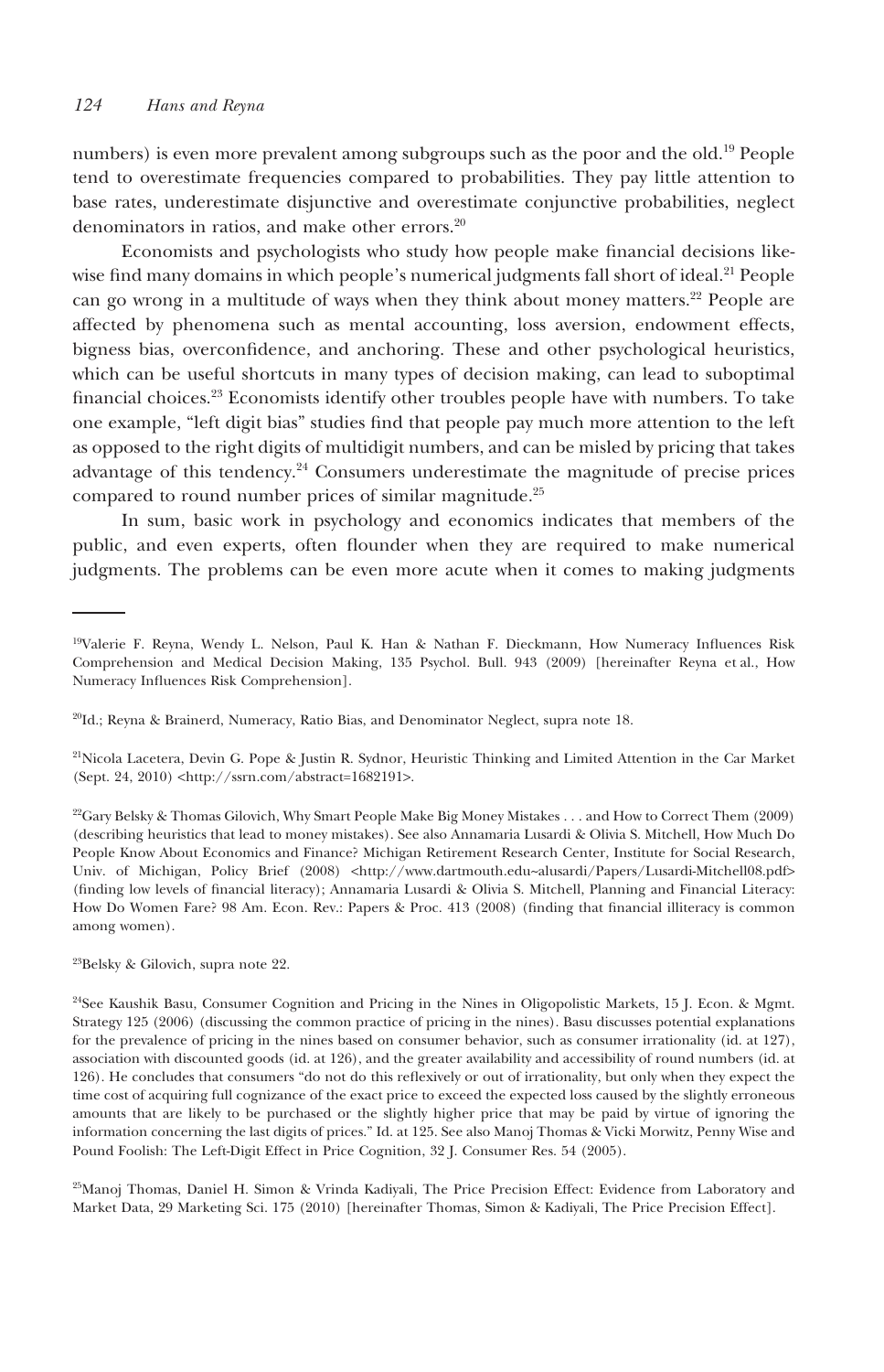about money.26 The prevalence of low numeracy among members of the public implies that some jurors may not have a clear sense of the magnitude of awards, especially very large awards, and may find the multistep operations used to calculate them daunting. Some damage award determinations are particularly difficult because they include mathematical functions such as compounding, exponential growth, and calculation of present value, phenomena that jurors find hard to understand and apply.<sup>27</sup> The juror interviews and mock jury experiments suggest that civil jurors find it challenging when they embark, with little guidance, on the task of deciding on money damages for injured plaintiffs. The unbounded scale for dollar damages exacerbates the challenge. All this paints a gloomy picture of the ability of juries to arrive at reasonable damage award decisions.

In contrast to this bleak conclusion, statistical and other analyses of actual jury damage awards offer a more reassuring assessment.28 Analyses of civil cases and damage awards routinely find that more serious injuries, measured in a number of different ways, typically produce greater jury damage awards that reflect their relative severity. For example, studies of the closed claims of insurance companies have shown that the magnitude of awards is positively associated with the severity of the injury, such that more serious injuries result in larger awards. Analysis of the actual punitive damage awards reached by juries (and judges) shows that they are awarded infrequently, and occur primarily in intentional tort and fraud cases. On average, punitive damages awards tend to be modest and proportionate to compensatory damages.<sup>29</sup>

Other research using mock scenarios finds that when laypersons, judges, and lawyers review the same case descriptions, the different groups overlap substantially in how they rate injury severity and assess appropriate damage amounts.30 As Eisenberg and his colleagues report, despite the fact that there is "convincing empirical evidence that people lack the basic cognitive skills necessary to translate qualitative moral judgments into quantitative numerical scales. . . . the research on quantitative judgments demonstrates substantial consistency in judgments. . . . In civil lawsuits, the worst-behaved defendants who caused the most harm are the most likely to lose and pay the most damages."31

<sup>26</sup>Reyna & Brainerd, The Importance of Mathematics, supra note 18.

<sup>27</sup>Jane Goodman, Edie Greene & Elizabeth F. Loftus, Runaway Verdicts or Reasoned Determinations: Mock Juror Strategies in Awarding Damages, 29 Jurimetrics J. 285 (1989).

<sup>28</sup>See Neil Vidmar & Valerie P. Hans, American Juries 267–338 (2007). See also Theodore Eisenberg, Jeffrey J. Rachlinski & Martin T. Wells, Reconciling Experimental Incoherence with Real-World Coherence in Punitive Awards, 54 Stan. L. Rev. 1239, 1241 (2001–2002) [hereinafter Eisenberg et al., Real-World Coherence].

<sup>29</sup>Theodore Eisenberg, Valerie P. Hans & Martin T. Wells, The Relation Between Punitive and Compensatory Awards: Combining Extreme Data with the Mass of Awards, in Civil Juries and Civil Justice: Psychological and Legal Perspectives 105 (Brian H. Bornstein, Richard L. Wiener, Robert Schopp & Steven Willborn eds., 2008).

<sup>30</sup>Roselle L. Wissler, Allen J. Hart & Michael J. Saks, Decisionmaking About General Damages: A Comparison of Jurors, Judges, and Lawyers, 98 Mich. L. Rev. 751 (1999).

<sup>31</sup>Eisenberg et al., Real-World Coherence, supra note 28, at 1240, 1241.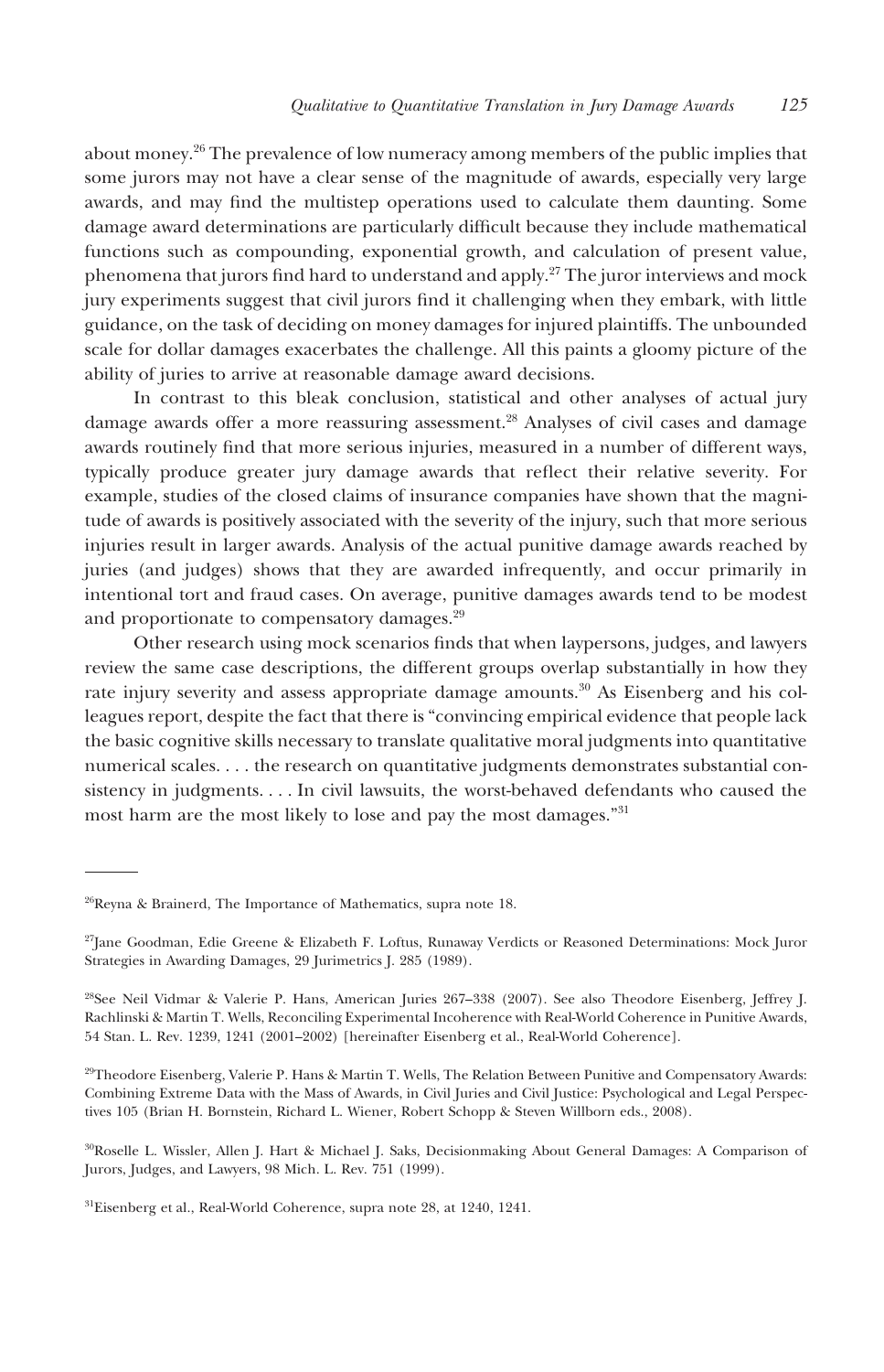Yet even the statistical analyses show that there is a good deal of variability and unpredictability in both compensatory and punitive damage awards. The models comparing jurors, judges, and lawyers were better able to account for injury severity ratings than they were for dollar award recommendations.32 Michael Saks and his colleagues report that even though more serious injuries produce higher dollar awards, there remains substantial variation across individuals in the dollar amounts they give to injuries of similar severity.<sup>33</sup>

## IV. A Theoretical Model of Juror Damage Award Decision Making

We combine theoretical ideas and research findings from psychologists, economists, and legal scholars, and use them to construct a model of juror damage award decision making. The endeavor will, we hope, be useful theoretically and also practically. Our aim is to better understand the process by which jurors move from the qualitative to the quantitative, from sense to dollars. It may also point us in the direction of potential reforms to improve the jury system.

We propose a model that draws to a significant degree on the work done on human information processing and judgment and decision making in general, and fuzzy-trace theory in particular. Fuzzy-trace theory is a theory of memory and cognition that draws on what researchers have learned about judgment and decision processes. Numerous experiments have tested and confirmed the central claims of fuzzy-trace theory in other decisionmaking domains.<sup>34</sup> Here, for the first time, we apply its insights to damage award decision making.

A key assumption of fuzzy-trace theory is that people encode two parallel types of mental representations (or memory traces) of information. One is a verbatim representation, and the other is a gist representation. Verbatim representations are literal, veridical, and detailed. In contrast, gist representations are centered around the meaning that a person derives from the information.35 Verbatim representations preserve the exact surface form of information, such as exact wording and precise numbers, compared to the bottom-

<sup>32</sup>Wissler et al., supra note 30.

<sup>33</sup>Michael J. Saks, Lisa A. Hollinger, Roselle L. Wissler, David Lee Evans & Allen J. Hart, Reducing Variability in Civil Jury Awards, 21 Law & Hum. Behav. 243 (1997).

<sup>34</sup>Valerie F. Reyna & Charles J. Brainerd, Fuzzy-Trace Theory: An Interim Synthesis, 7 Learning & Individual Differences 1 (1995) [hereinafter Reyna & Brainerd, Interim Synthesis].

<sup>&</sup>lt;sup>35</sup>Gist representations are said to be "fuzzy," reflecting the fact that they are not as precise as verbatim representations. Mental representations of information vary along a verbatim-to-gist continuum. Verbatim memory traces preserve veridical details at the precise end of the continuum, whereas gist representations preserve the meanings that have been extracted at the fuzzy end. Valerie F. Reyna & Wanda Casillas, Development and Dual Processes in Moral Reasoning: A Fuzzy-Trace Theory Approach, in 50 Moral Judgment and Decision Making: The Psychology of Learning and Motivation 207, 208 (D.M. Bartels et al. eds., 2009) (describing fuzzy-trace theory and its application to moral reasoning).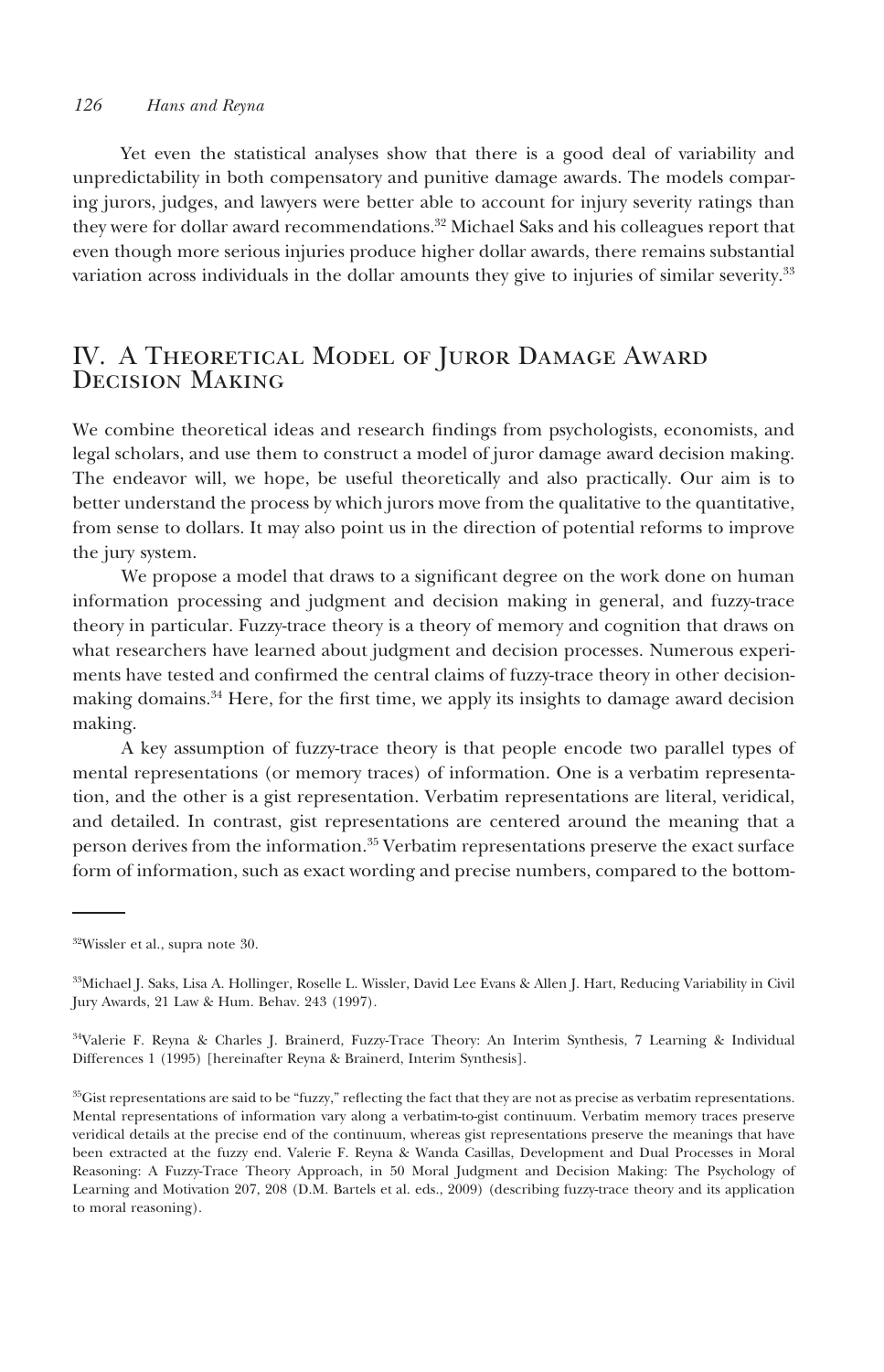line meaning captured in gist representations. Research has shown that people extract multiple gist representations of the same information, and that verbatim and gist representations are encoded, retrieved, and stored separately and independently.<sup>36</sup> Reyna and Brainerd have generalized the concepts of gist and verbatim representations beyond verbal information to encompass numbers, graphs, pictures, and other meaningful stimuli.<sup>37</sup>

Gist and verbatim mental representations are associated with different kinds of thinking, and people engage in both forms of thinking at different times. When they make judgments, however, gist tends to be more significant, more important, and more dominant.<sup>38</sup> So, for example, when presented with a probability describing the likelihood of a future event, an individual may encode the exact probability given, but the underlying meaning of the probability (e.g., coded for gist as low or high risk) is more likely to govern their risk-related behavior.

Gist usually trumps verbatim representations in judgment and decision making, and is used as a default whenever the task allows. However, specific task demands, such as asking for exact numerical judgments, require mental representations that are more precise, and may push people toward the verbatim end of the continuum. Thus, the extent to which verbatim versus gist approaches will emerge as dominant depends in part on the demands of the task, as well as on other features and cues in the context. Task demands force people to make finer distinctions, moving from categorical or all-or-none distinctions (e.g., some money vs. nothing) to ordinal ones (e.g., low vs. high amounts of money) and, if necessary, to numerical estimates (e.g., exact dollar estimates). However, people prefer to operate on fuzzier categorical or ordinal representations of quantity, and have difficulty assigning exact numerical values, especially to unfamiliar entities. For example, classic work on contingent valuation has demonstrated wide swings in estimated willingness to pay to save an endangered species from extinction or to avoid living next to a nuclear power plant.<sup>39</sup> Fuzzy-trace theory explains this variability in numerical estimates by assuming that values are not fully spelled out in long-term memory and are instantiated depending on the context. People are likely to know whether they highly value saving an endangered species, but they must construct an exact dollar amount to attach to that ordinal judgment of value.

Moreover, according to fuzzy-trace theory, numbers do not have meanings in themselves, even to the highly numerate. The gist or meaning of a number depends on both content and context; it is inherently relative. To illustrate the effect of content, note that a probability of 0.15 of imminent rain is low whereas the same 0.15 probability of an imminent heart attack is high. The effect of context has been demonstrated by showing, for

<sup>36</sup>Reyna & Brainerd, Interim Synthesis, supra note 34.

<sup>37</sup>Id.

<sup>38</sup>The dominance of gist thinking is referred to as a "fuzzy processing preference." Valerie F. Reyna, A Theory of Medical Decision Making and Health: Fuzzy-Trace Theory, 28 Med. Decision Making 850 (2008).

<sup>&</sup>lt;sup>39</sup>For a discussion of contingent valuation and other phenomena in legal contexts, see Peter H. Huang, Moody Investing and the Supreme Court: Rethinking the Materiality of Information and the Reasonableness of Investors, 13 S. Ct. Econ. Rev. 99 (2005).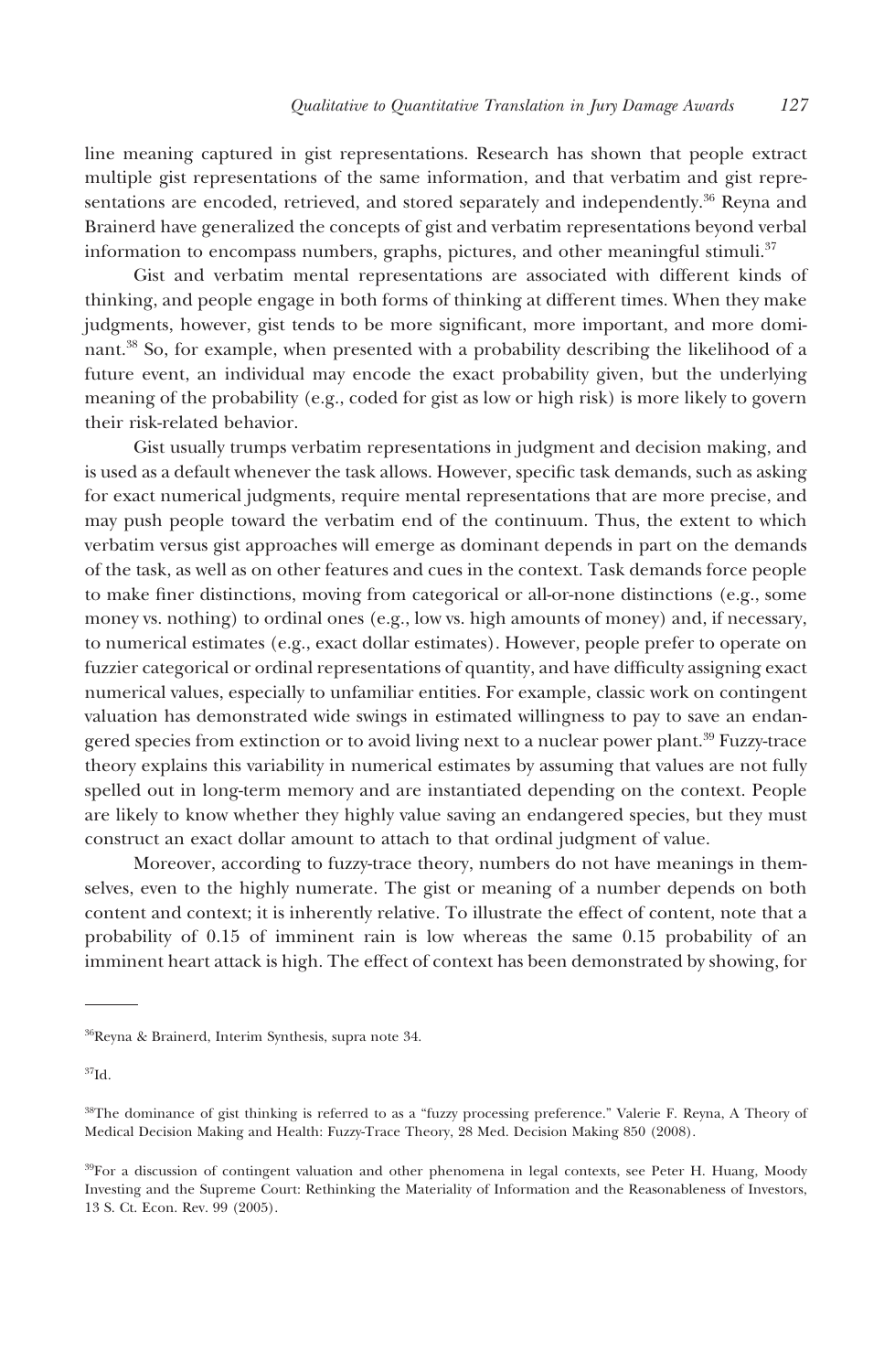example, that a risk of 12 percent is perceived as low relative to 20 percent, but the same 12 percent is perceived as high relative to  $4$  percent.<sup>40</sup>

Numbers that differentiate categories are interpretable because the differences they span are qualitative rather than quantitative. Thus, a difference between a 1 percent chance of cancer and a 0 percent chance is meaningful in an all-or-none fashion, as are differences such as above and below 50 percent or between 95 percent and 100 percent. One would pay a great deal to reduce cancer risk from 1 percent to 0 percent because these differ categorically. When numbers cross category boundaries, as in these examples, when the number reveals that an event becomes possible rather than impossible, or becomes certain rather than uncertain, those differences are interpretable because their qualitative gist is apparent. Specific numbers can also take on meaning because of content (e.g., a year's earnings of a company) or context (e.g., lifetime earnings of an individual from a poor vs. an affluent community).

An important aspect of fuzzy-trace theory, which stands in contrast to many other dual-process theories, is that gist judgments are not presumed to constitute an intellectually inferior and more primitive form of thinking. Dual-process theories generally contrast "Type 1" or faster and intuitive thinking and "Type 2" or rational and deliberative thinking. Often, the rational, deliberative form of thinking is considered to be superior.<sup>41</sup> However, in many ways gist thinking is quite sophisticated. Adults are more likely to engage in gist thinking compared to children; and in expertise-relevant domains, experts have been found to engage in gist thinking more than nonexperts.<sup>42</sup> Interestingly, one study found that expert cardiologists employed fewer dimensions of information to make admissions decisions for patients with chest pain, compared to generalists or students, but were nonetheless more accurate according to clinical guidelines.<sup>43</sup>

Standard dual-process theorists have argued that better numeracy should improve decision making, which is in stark contrast to fuzzy-trace theorists, who maintain the distinction between rote computation (how numeracy is typically measured) and meaningful interpretation of numbers. Fuzzy-trace theorists envision that some highly numerate people fit the old maxim, "knowing the price of everything and the value of nothing." One might interpret this as a dual-process distinction between objectivity (price) and sentiment (value). However, when ordinary people use the expression about the price of everything

<sup>40</sup>For the content example, see Valerie F. Reyna & Farrell J. Lloyd, Physician Decision-Making and Cardiac Risk: Effects of Knowledge, Risk Perception, Risk Tolerance, and Fuzzy Processing, 12 J. Experimental Psychol.: Applied 179 (2006). For the context example, see P.D. Windschitl, R. Martin & A.R. Flugstad, Context and the Interpretation of Likelihood Information: The Role of Intergroup Comparisons on Perceived Vulnerability. 82 J. Personality & Soc. Psychol. 742 (2002).

<sup>41</sup>Jonathan St. B.T. Evans, Dual-Processing Accounts of Reasoning, Judgment, and Social Cognition, 59 Ann. Rev. Psychol. 255 (2008). See also Gideon Keren & Yaacov Schul, Two is Not Always Better Than One: A Critical Evaluation of Two-System Theories, 4 Persp. Psychol. Sci. 533–50 (2009).

<sup>42</sup>Reyna & Lloyd, supra note 40.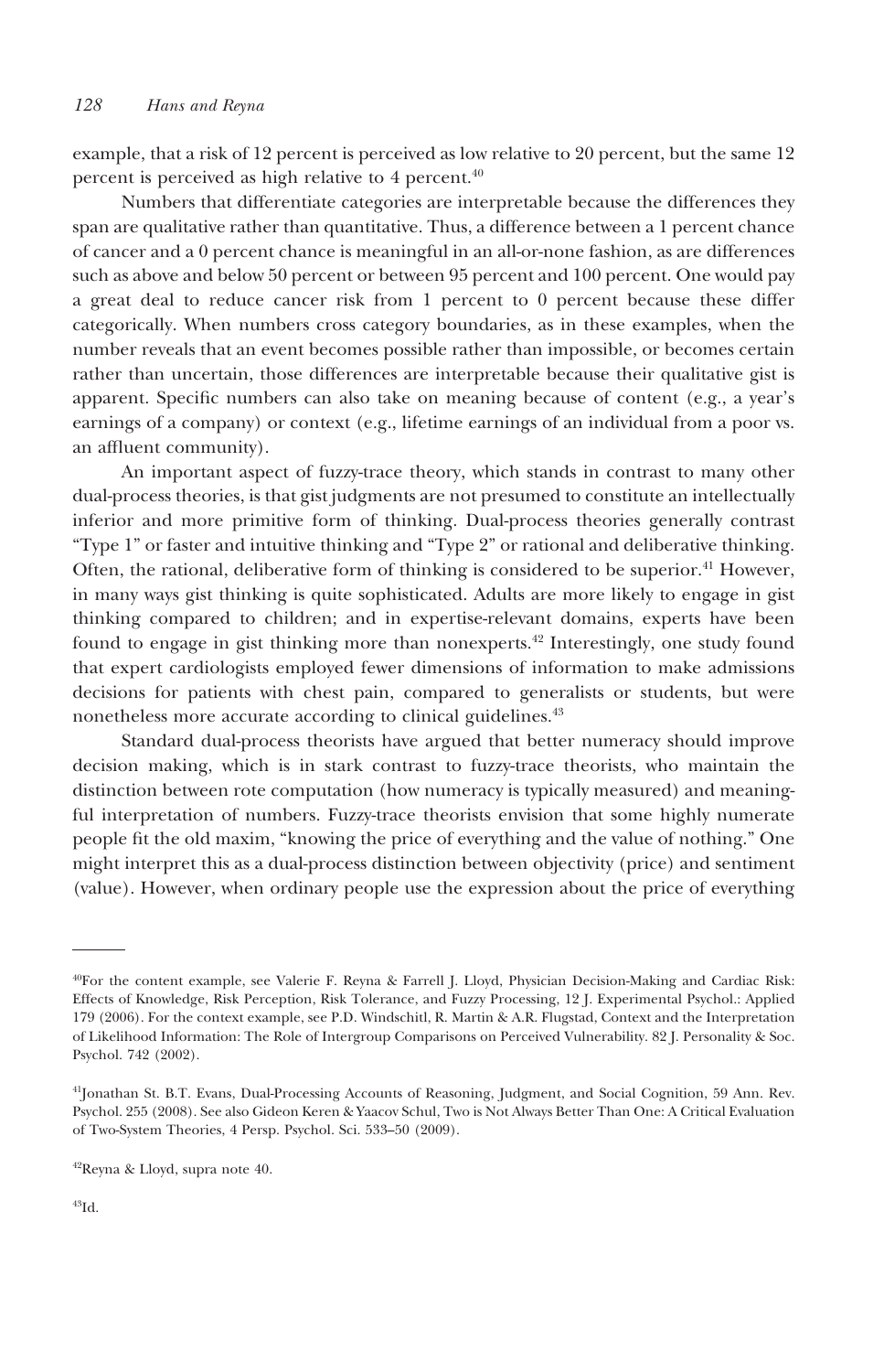



yet the value of nothing, we believe they mean to suggest that a person fixated on verbatim prices has missed the deeper point. Indeed, research has generated paradoxical findings that people *higher* in numeracy are more likely to rate numerically *inferior* monetary gambles as more attractive than superior gambles (ones offering a lower potential for losses).44 These and other insights have shaped the development of our multistage account.

Figure 1 displays our model of juror damage award decision making. At the start of the trial and throughout the course of the trial, we expect jurors to engage in mainly gist-based reasoning about the plaintiff's injury and the defendant's culpability. The case facts, the character of the parties, the context and nature of the case, individual attitudes, views, and world knowledge all combine to lead a juror to arrive at a more or less coherent interpretation of events, or gist representation of the case, which would typically support a decision about whether the defendant is liable for the plaintiff's injury. That is accomplished at the first stage. We expect that jurors essentially follow the first step of Pennington and Hastie's story model, organizing the evidence around causal interpretation to arrive at a liability determination.

In the second stage, which occurs during the trial or deliberation, the juror will also reach a categorical conclusion about whether damages are warranted. This categorical judgment (yes or no on damages) is followed by a third stage in which jurors make ordinal judgments relating to the injury's severity. We theorize that jurors code the specific injury the plaintiff has suffered as either severe or not severe, and consequently they determine whether the damage award that is deserved is low or high. Again, this prediction is based on research showing that once phenomena such as injuries are categorized, intuitions about

<sup>44</sup>Reyna et al., How Numeracy Influences Risk Comprehension, supra note 19.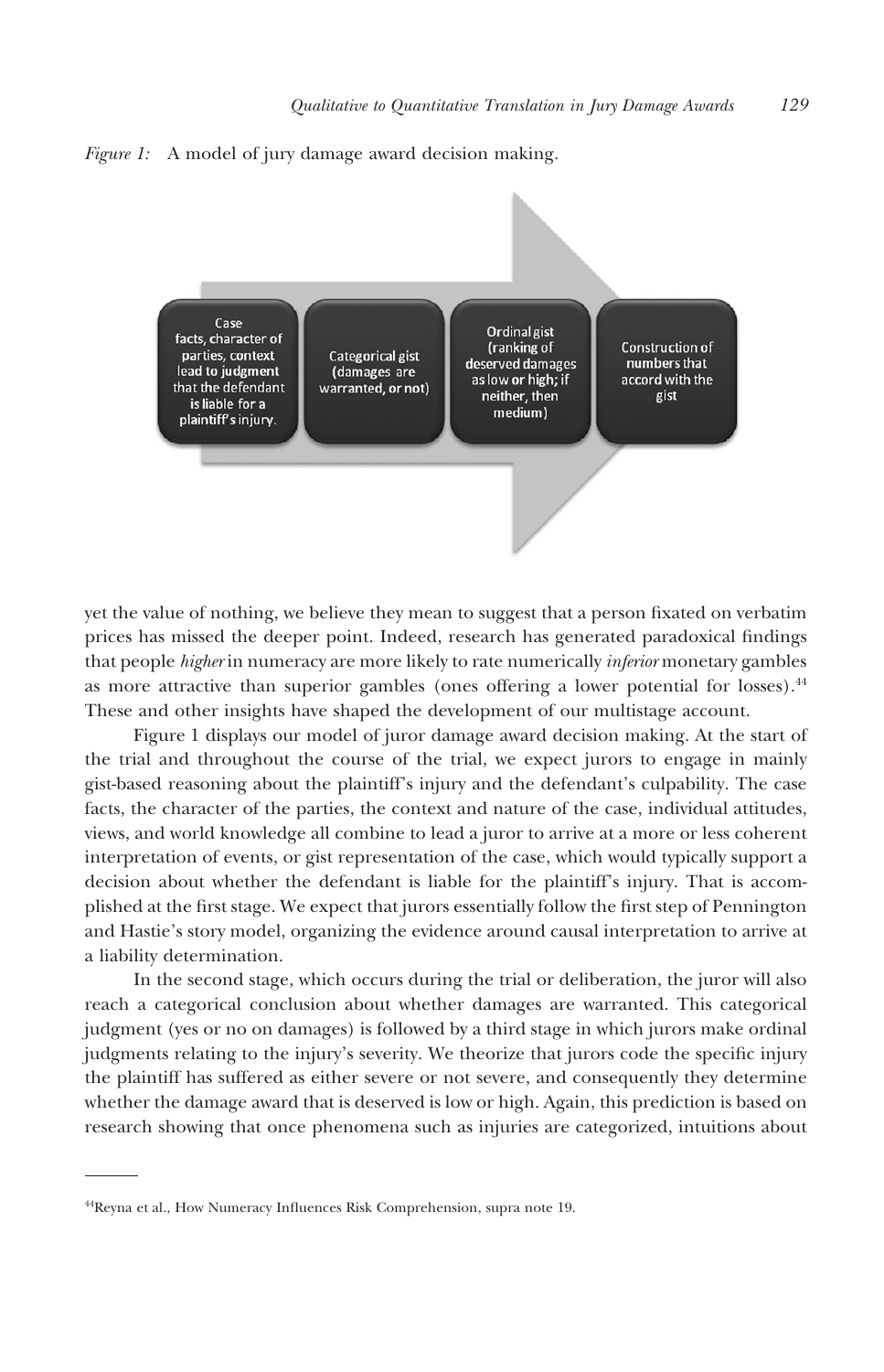ordinal distinctions between low and high (but not specific numbers) are accessible in memory.

According to the theory, categorical and ordinal gist judgments are not based on adding up a list of facts, but on the interpretation of those facts, often as a coherent narrative, which supports a simple bottom-line intuition of yes or no to damages and, if yes, as low or high. If an injury cannot be ranked as either low or high, it will be relegated to a medium level of severity. In the final stage, the ordinal gist judgment about the injury's severity (low, medium, or high) will be mapped onto a number that corresponds to the gist of the award judgment. The juror will identify a number that is, to him or her, low, medium, or high, in order to match the perceived severity of injury.

Where do these numbers come from? We propose that jurors rely on symbolic numbers from everyday life that already have meaning to them as low or high numbers. One dollar is low; a million dollars is high, for example. In addition, the juror retrieves numbers from the case, such as medical costs, lost wages, and attorney ad damnum requests, numbers that the attorneys have convincingly portrayed as having a meaningful interpretation in the context of the case. The juror then selects a number that matches the ordinal (low, medium, high) gist of the injury.45

In sum, Figure 1 posits that jurors move through categorical (damages are warranted) and ordinal (the damages that are deserved are low, medium, or high) stages that are distinct from the process of attaching numbers that accord with this ordinal gist. We argue that jurors use qualitative meaning or the gist of the case to assess whether there is a fit with the gist of the proposed award. They then construct numbers that exemplify that gist of low versus high awards.

One might assume that a gist-based account is a better fit for the calculation of damages like pain and suffering or punitive damages, as opposed to economic damages that are assumed to be more well-defined and more closely linked to medical expenses, lost wages, property damage, and the like. However, both sorts of damages must be interpreted, even if there are precise dollar values attached to the economic damages. Thus, we anticipate that the model will help explain the full spectrum of damage award decisions.

The model does not yet include a full consideration of the group nature of jury damage awards, which we recognize as very important. However, the model has some implications for interactions among jurors with different ordinal gist interpretations of the case. First, juries consisting of members who view the gist as low and members who view the gist as high will center debate on the ordinal gist of the case. In contrast, juries of all low or all high gist members are more likely to debate the numbers, the size of the damage award

<sup>45</sup>Interestingly, David Ball, David Ball on Damages 3d ed. 238–42 (2011), proposes that attorneys employ a "scales" approach to help jurors map the severity of the injury onto dollar values. "The method you will now teach in closing helps jurors arrive at a figure; it also arms your favorable jurors with a concrete way to fight for the amount they want to allow." Id. at 238. He recommends that attorneys explain that the value of each noneconomic harm is based on how bad the injury is, how long the plaintiff is likely to experience pain, and how much it prevents the plaintiff from engaging in regular activities. "Where on the scale of disability does each harm lie? A disability can interfere with functioning anywhere from hardly at all up through total incapacity. . . . let's go up the scale another step to 'high'. . . . In a case like that, I would have to ask you for a verdict of a great deal of money, in the same proportion as the pain." Id. at. 239.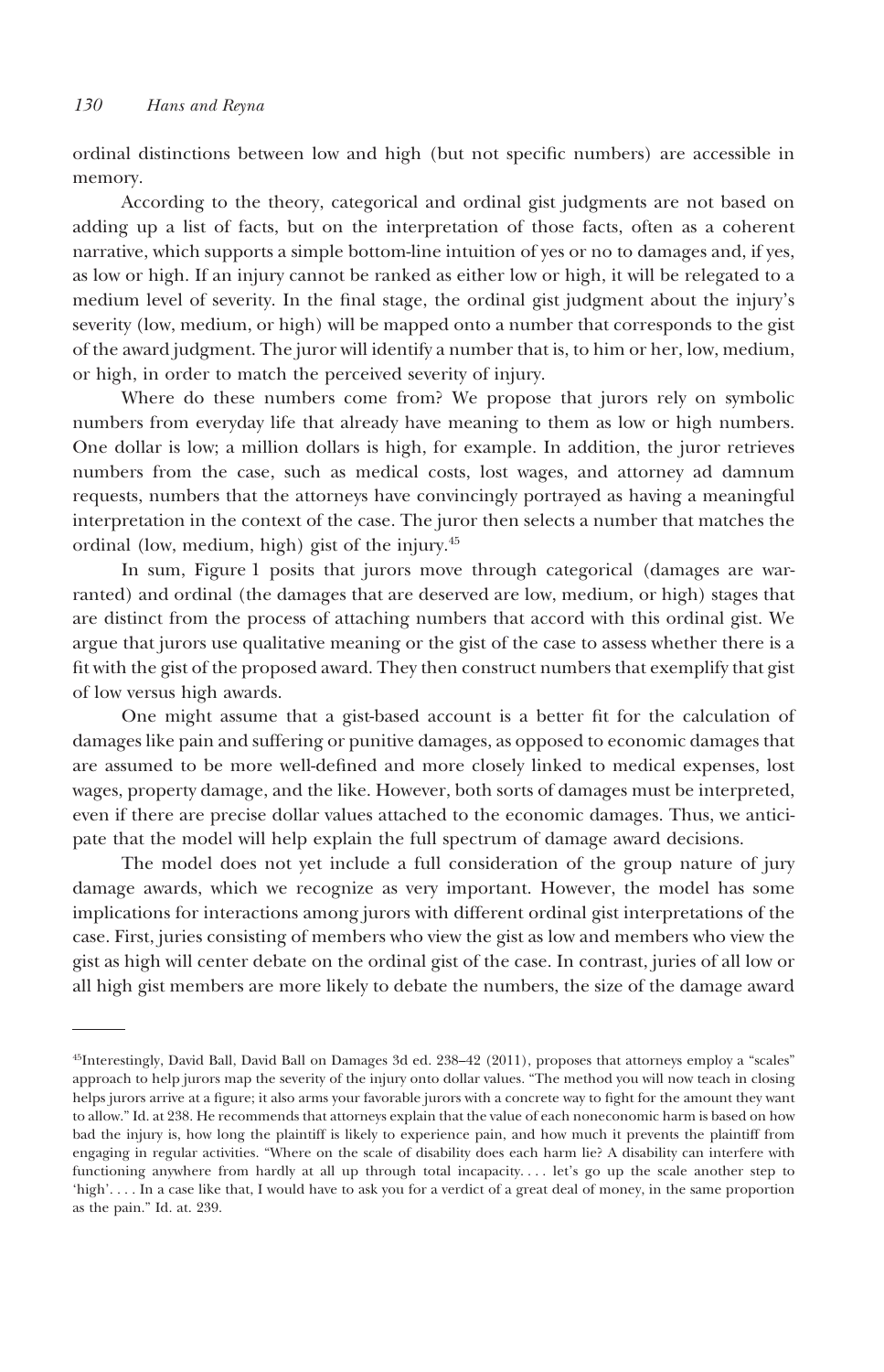that best corresponds to their shared gist of the case. Therefore, characterizing jurors according to their gist interpretations of a case will allow researchers to separate effects of mental representations of a case from difficulties in constructing appropriate numbers. Finally, juries composed of medium and low gist members (or medium and high gist members) will be unduly influenced by low or high gist members, respectively, even when they are fewer in number than medium jurors. Jurors who view damages as "medium" are less likely to influence the debate because they lack a clear, bottom-line interpretation of the case; research has shown that intermediate categories such as "medium" are used as hedges for unsure decision makers.<sup>46</sup>

Overall, this approach emphasizes the juror deliberation process as a search for a construal of the case that captures its essential bottom line. The approach also suggests that particular constellations of jurors with different construals or gist representations will interact in predictable ways, debating either the gist or the numbers, with disproportionate influence favoring jurors with low or high interpretations rather than wishy-washy "medium" jurors. Of course, jurors might also make compromises to reach a decision, adjusting awards to accommodate other views.

This framework implies that number construction—the process of selecting numbers to convey the gist of an injury—has its own complexities, distinct from construing the gist of the injury. An interesting question is whether people have a sense of what constitute "low" and "high" numbers (in our context, dollar awards) before confronting the particular situation or case at hand. Extensive work on numeracy has considered people's general ability to understand and use numbers.<sup>47</sup> However, much of that work has emphasized rote computation.

We think that a better way to consider numeracy, especially as it is applied in the jury damage award setting, is as a contextual ability rather than a general one. Consider the statement that 1,000 bees have been counted in Ithaca, New York. If one is not an expert on bee populations in a town of this size and in this geographic location, it is difficult to know whether 1,000 bees is a large and newsworthy number or whether it represents a declining bee colony and thus cause for concern. The juror deciding on damages is often in a similar position, not knowing whether dollar amounts are appropriately low or high.

However, if the decisionmaker has experience in the relevant context—for example, a juror who works in the insurance industry, a lawyer with similarly injured clients, or a judge who presides over multiple personal injury cases—the decisionmaker might well have a numerical interpretation of "low" and "high" dollar values that can be marshaled in considering the present valuation of a plaintiff's injury. In this view, familiarity with the context of awards is an asset rather than a source of bias. (Of course, this type of comparative information is withheld from jurors deciding individual cases.) If such familiarity and experience are lacking, the decisionmaker will rely on what is provided in case facts or attorney arguments, or otherwise accessible and culturally available sources, that best

<sup>46</sup>Reyna & Lloyd, supra note 40.

<sup>47</sup>Reyna & Brainerd, Numeracy, Ratio Bias, and Denominator Neglect, supra note 18.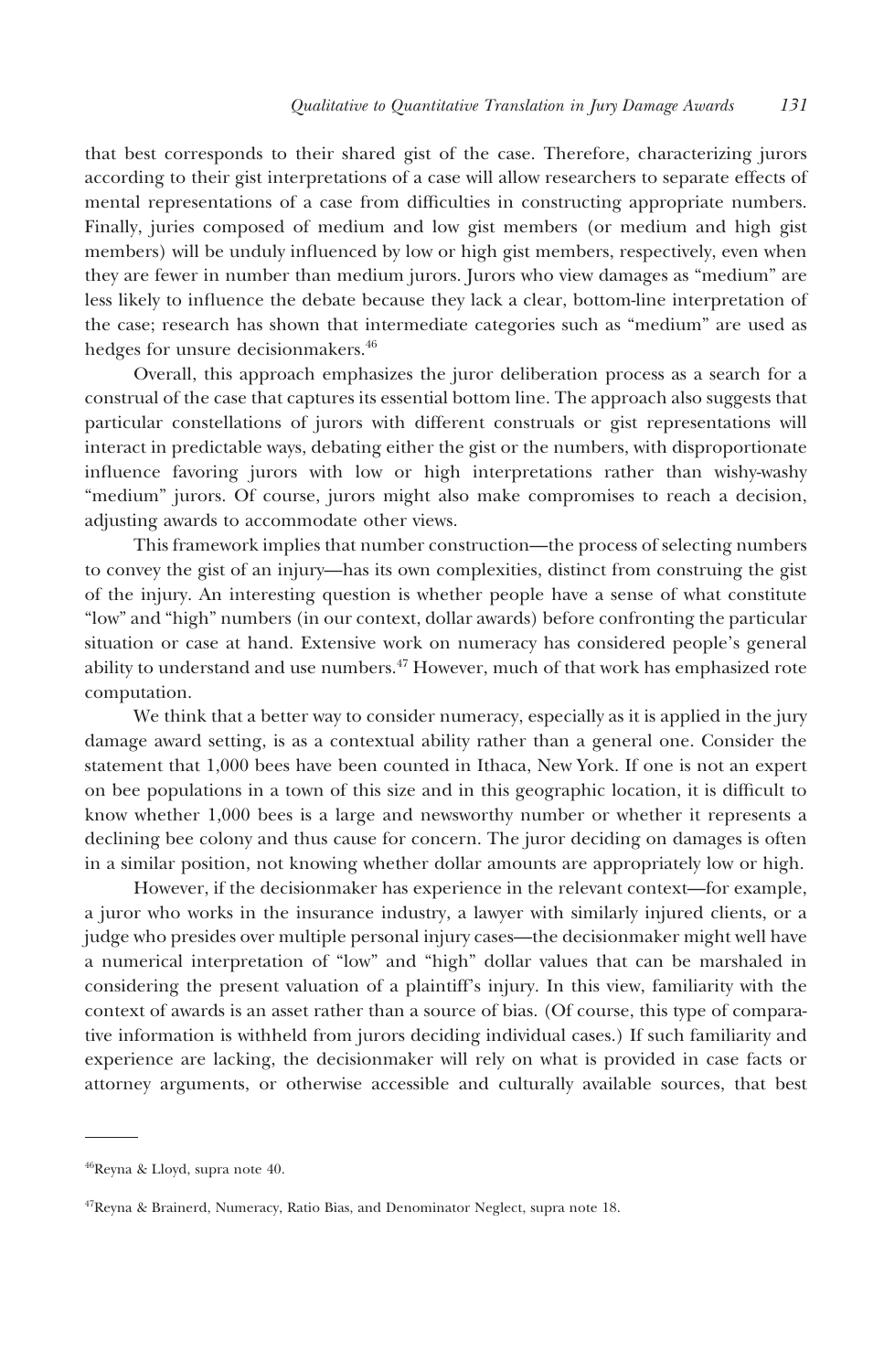reflect meaning or gist. For example, figures such as a billion dollars are widely perceived to represent "a lot of" money, whereas awards of one dollar are perceived as "nil." A year's profits, a day's sales, and other meaningful numbers can be used to provide a framework for constructing magnitudes of awards. More generally, meaningful numbers would be expected to be disproportionately influential in the minds of jurors as they attempt to match the award amounts to gist-based judgments of severity of damages.

#### *A. Similarities and Differences Between Our Model and the Story Model*

Our model builds on the story model of juror decision making developed by Nancy Pennington and Reid Hastie, and makes new predictions.<sup>48</sup> Results supporting the story model's account of legal decision making, along with similar results from psycholinguistics, were part of the impetus for fuzzy-trace theory that we draw on in our gist-based model of damage award judgment. For example, Pennington and Hastie showed that mock jurors later recognized more case information consistent with their verdict than evidence inconsistent with it, and erroneously recognized verdict-consistent story elements that were never presented, a classic false memory effect.49 Although false-memory results were once taken to be evidence that memory is wholly reconstructive, many studies have shown that memory for details of information, verbatim memory, is independent of memory for meaning, or gist memory. By distinguishing between two kinds of memory, fuzzy-trace theory is able to predict both the meaning-based findings of the story model and discrepant findings regarding immediate memory for specific items of information.

The story model highlights the central meanings that jurors construct on the basis of the case facts, character of the parties, and contextual factors. In the gist-based model we propose, gist constitutes the core or central meaning of a story. The meaning of the story includes the categorical and ordinal gist, and therefore should influence the magnitude of the award.<sup>50</sup> The meaning of the story that the juror constructs may imply that a specific dollar value is highly significant—perhaps, for example, the dollar amount that the defendant gained as a result of the action that injured the plaintiff. Giving meaning to numbers is likely to encourage acceptance of such numbers when they resonate with the story the juror has constructed.

<sup>48</sup>Nancy Pennington & Reid Hastie, A Cognitive Theory of Juror Decision Making: The Story Model, 13 Cardozo L. Rev. 519 (1991); Reid Hastie, What's the Story? Explanations and Narratives in Civil Jury Decisions, in Civil Juries and Civil Justice 23 (Brian H. Bornstein, Richard L. Wiener, Robert Schopp & Steven L. Willborn eds., 2008).

<sup>49</sup>Nancy Pennington & Reid Hastie, Explanation-Based Decision Making: Effects of Memory Structure on Judgment, 14 J. Experimental Psychol.: Learning, Memory & Cognition 521 (1988). False memories were assumed to reflect reconstruction based on meaning (sometimes called "schematic memory"). See also Nancy Pennington & Reid Hastie, Explaining the Evidence: Tests of the Story Model for Juror Decision Making, 62 J. Personality & Soc. Psychol. 189 (1992). Although recent approaches to judgment and decision making stress Cartesian dual processes of rationality versus emotion, the dual processes of verbatim and gist processing resemble those of gestalt psychology, similarly distinguishing reasoning by rote and reasoning based on understanding. See Charles J. Brainerd & Valerie F. Reyna, The Science of False Memory (2005).

<sup>50</sup>Valerie F. Reyna & Barbara Kiernan, The Development of Gist Versus Verbatim Memory in Sentence Recognition: Effects of Lexical Familiarity, Semantic Content, Encoding Instruction, and Retention Interval, 30 Developmental Psychol. 178 (1994).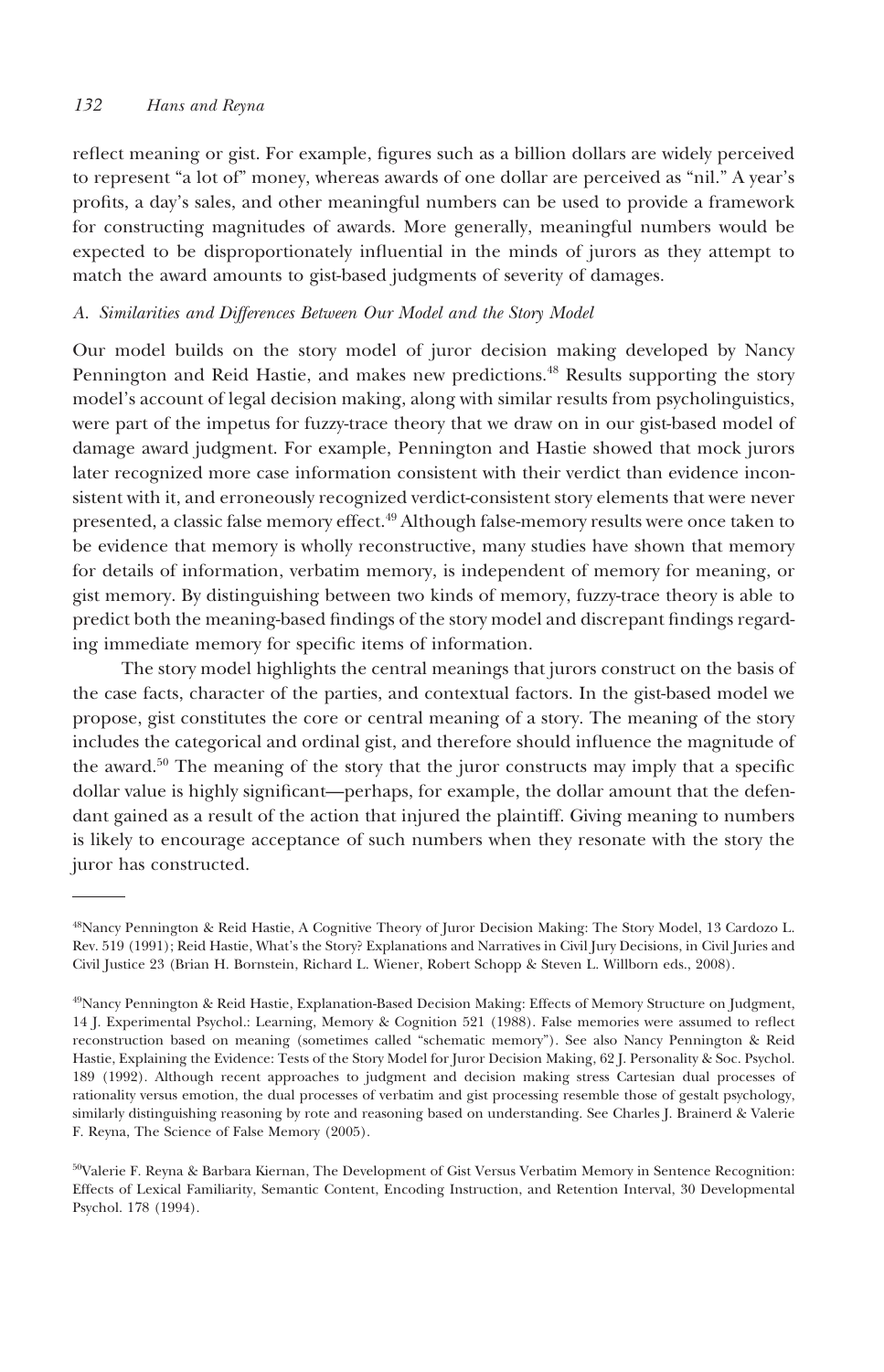However, it is important to distinguish what the gist-based model includes that is not included in the story model. The story model does not differentiate between gist and verbatim representations, even though the memory literature provides ample evidence that people distinguish between gist and verbatim representations and tend to rely more on gist than on verbatim representations in decision making.<sup>51</sup> In addition, the story model does not assume that categorical and ordinal representations are constructed as a result of integrating the information about a case, only that jurors in later stages will develop representations of the verdict alternatives.

## V. Assessing the Validity of the Gist-Based Model with **JURY AWARD DATA**

Our model hypothesizes that jurors make categorical and ordinal gist determinations, and then search for dollar award amounts that fit the gist judgments. Although key components of the general gist-based model have been tested in memory and decision-making research, carefully controlled experiments are needed to test the applicability of the model for jury damage award decision making. A test might measure participants' gist representations across a number of cases, as well as their gist of corresponding numbers in context (what corresponds to low, medium, and high dollar values in particular contexts). Both these measures should predict actual award determinations. Because jurors are assumed to have ordinal-level representations, we predict that awards will be ordinally coherent, but absolute award amounts should vary across contexts because what is perceived as low or high is inherently relative.

Although we have not yet done those studies, so we do not have a definitive test of our model, in this section we draw on research studies of jury awards to assess whether the observed patterns in these data are consistent with the model and its predictions. We do so mindful of Hastie's point that once one moves into the messy environment of real-world decision making, it can be challenging to assess the psychological underpinnings of observed phenomena.52

The model makes several specific predictions. First, jurors will search for meaningful numbers to give effect to their gist judgments. In addition, we should see patterning and scalloping around round numbers, which are easier to map onto gist judgments. Second, because of the ordinal nature of jurors' injury judgments and the damage awards that differently-injured plaintiffs deserve, we expect to observe ordinal regularities in jury awards. Third, even though ordinal regularities in jury awards should be present, judges' awards for similar injuries across cases should be less variable than juries' awards for similar injuries across cases. Judges as expert decisionmakers are more apt to make simple

<sup>51</sup>Brainerd & Reyna, supra note 49; Herbert H. Clark & Eve V. Clark, Psychology and Language: An Introduction to Psycholinguistics (1977); David A. Gallo, Associative Illusions of Memory (2006); Walter Kintsch, The Representation of Meaning in Memory (1974).

<sup>52</sup>Reid Hastie, The Challenge to Produce Useful "Legal Numbers," J. Empirical Legal Stud. (this issue).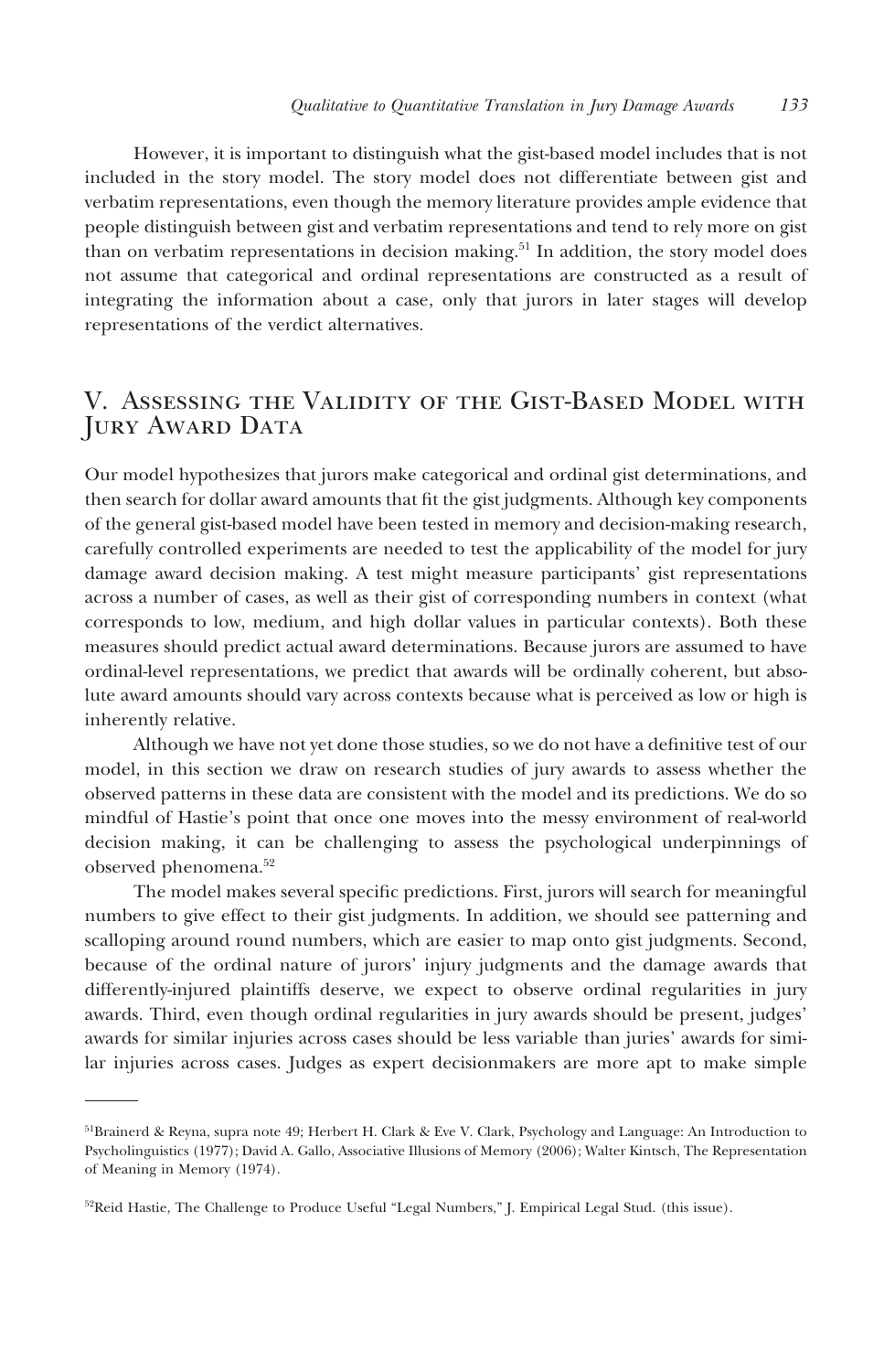gist-based judgments, and to take advantage of comparative information about other similar cases, information that is withheld from juries. Finally, because gist is relative, and dollar amounts are interpreted relative to other quantities to give them meaning, anchor figures will influence jury awards. Anchors for juries' total damage awards might include economic damages, attorneys' ad damnum requests, and caps on damage awards. All four of these predictions find some support in the research on jury damage awards.

#### *A. Meaningful Numbers and Round Numbers*

The gist model predicts that jurors search for numbers that are meaningful to them and reflect the case's gist. Therefore, we are likely to observe patterns in the specific dollar figures of damage awards. Gist is easier to map onto round numbers because round numbers are not exact. Therefore, we expect to see numbers that are rounded off, particularly for noneconomic and punitive damages.53 Of course, any particular round number could be a precise number. However, if numbers are processed as continuous quantities rather than as categories, there should be no discontinuities or bumps in their perceived magnitudes.54 Instead, our model predicts that we should observe "scalloping" or "bumps" (i.e., certain numbers observed more frequently than adjacent numbers) at round numbers, and at numbers that signal category boundaries. These category boundaries might include distinctions between zero and any quantity, between certainty and uncertainty, and similar qualitative shifts.

New work shows that people have strong preferences for round numbers, consistent with the gist model. For example, a recent analysis of a large-scale digital scan of books showed a strong pattern in number frequency, which revealed an "extraordinary human fondness for round numbers....Dollar amounts are even more dramatically biased in favor of well-rounded numbers."55

Data from the 2005 Civil Justice Survey of State Courts allow us to explore the extent to which national data about jury damage awards are consistent with predictions derived from the gist-based model we propose. The Civil Justice Survey is a joint project of the National Center for State Courts and the Bureau of Justice Statistics. The project sampled state courts of general jurisdiction in selected U.S. counties, and recorded information about tort, contract, and property cases decided in these courts during the calendar year 2005, including award information.56 The data set permits us to examine the relative

<sup>53</sup>Lacetera et al., supra note 21, at 1 (analyzing over 22 million wholesale used-car transactions, and finding "substantial evidence of . . . left-digit bias; there are large and discontinuous drops in sale prices at 10,000-mile thresholds in odometer mileage, along with smaller drops at 1,000-mile thresholds").

<sup>&</sup>lt;sup>54</sup>Numbers are processed as both verbatim, continuous quantities and as fuzzy gist categories simultaneously, according to fuzzy-trace theory. Reyna & Brainerd, Numeracy, Ratio Bias, and Denominator Neglect, supra note 18.

<sup>55</sup>Brian Hayes, Bit Lit, 99 Am. Sci. 190, 193 (2011) (showing relatively high frequency of round numbers in material scanned by Google Books).

<sup>56</sup>U.S. Dep't of Justice, Civil Justice Survey of State Courts, 2005 (Study No. 23862, 2005) [hereinafter Civil Justice Survey of State Courts, 2005]; Lynn Langton & Thomas H. Cohen, Civil Bench and Jury Trials in State Courts, 2005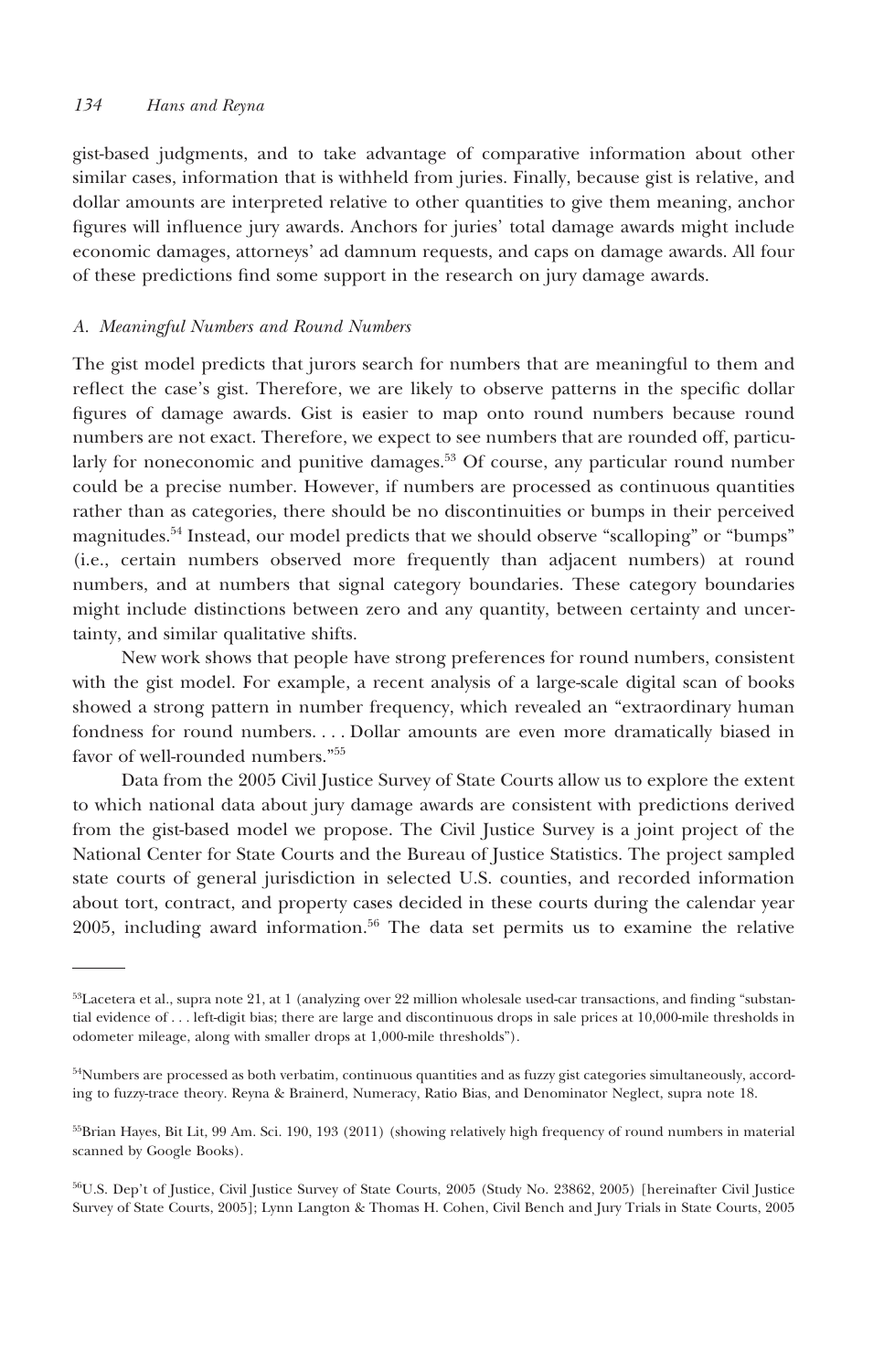frequency of round-number damage awards, as well as the relationship between different components of jury damages.

Figure 2 confirms the expectation, based on the cited work documenting roundnumber preferences, that jury awards are highly likely to end in round numbers. Analyzing the pattern of awards in the 2005 Civil Justice Survey, we find that a substantial proportion of damage awards end in zero.

Figure 2 shows some intriguing differences across damage award types. The first set of columns shows the general category of compensatory damages awarded to the plaintiff in judge trials and jury trials. The compensatory damage award variable includes awards of two types. Some states require only a general compensatory damage award figure that combines compensation for both economic and noneconomic damages. In other states, the award is given in separate amounts for economic damages and noneconomic damages. Coders summed these two amounts to arrive at an overall compensatory damage award for those cases. Both types of award, then, are included in the compensatory damages columns.



*Figure 2:* Proportion of damage awards ending in zero, by decisionmaker and damage award type.

Note: Analyses are based on unweighted cases with overall plaintiff winners and nonzero positive awards. The initial awards before any adjustments are made are employed in the analyses. Number of cases included in the analyses: 4,452 for compensatory damages (which includes both economic and noneconomic damages); 3,745 for economic damages alone; 1,154 for noneconomic damages alone; and 188 for punitive damages. Awards were rounded to the nearest dollar by the original coders. Data from U.S. Department of Justice, Civil Justice Survey of State Courts, 2005 (Study No. 23862, 2005).

<sup>(</sup>Bureau of Justice Statistics Special Report 2009), available at <http://bjs.ojp.usdoj.gov/content/pub/pdf/ cbjtsc05.pdf> (describing major results of Civil Justice Survey). The analyses are conducted with unweighted cases with overall plaintiff winners and nonzero positive dollar awards. Analyses employed the initial awards reached by the trial judge or the jury before any adjustments were made to reflect the plaintiff's fault, awards to the defendant on cross-claims, caps, agreement between the parties, or other reasons.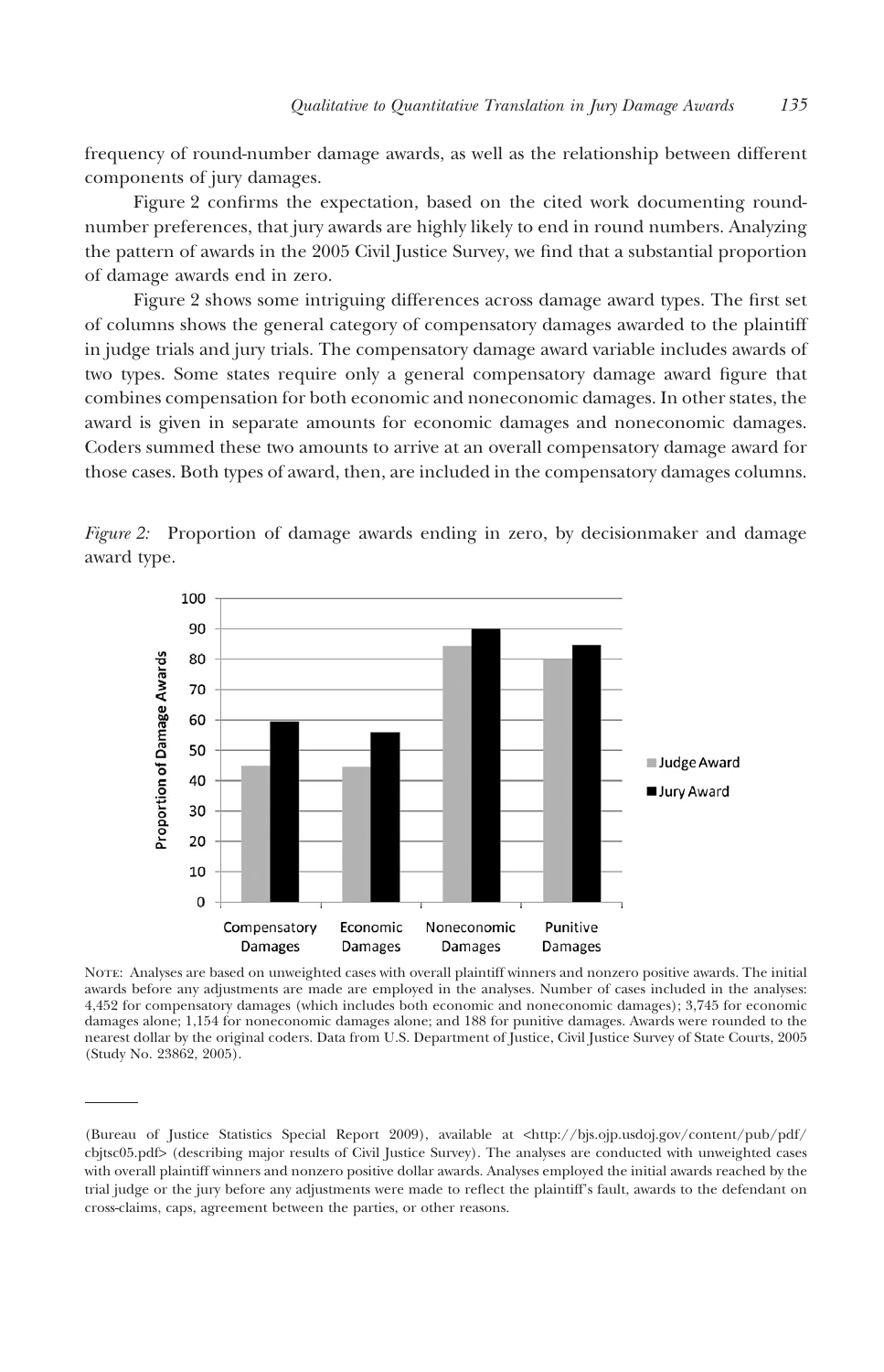Overall, a little over half the compensatory damage awards end in zero. When we consider the subset of cases in which it is possible to view separately the economic and noneconomic components, we observe that noneconomic awards are substantially more apt to end in zero (90 percent) than awards for economic damages (52 percent). Like noneconomic awards, punitive damage awards are also highly likely to end in zero (84 percent overall).

Juries are more likely than judges to give awards that end in zero. The differences between judges and juries in the likelihood of awards ending in zero are statistically significant for both general compensatory awards and economic damage awards.<sup>57</sup> Juries are slightly more apt than judges to arrive at awards that end in zero in the other two damage award categories, but the differences do not reach traditional levels of statistical significance.

Another factor in the likelihood of zero-ending awards is the award size. In compensatory and economic damage awards, the proportion of round-number awards increases as the amount of the award goes up.58 See Figure 3. For compensatory damage awards, the round-number awards are comparable in frequency until the awards reach 1 million dollars or more, when they jump significantly. For economic damage awards, the round-number



*Figure 3:* Proportion of damage awards ending in zero, by type and amount of damages.

Note: Analyses are based on unweighted cases with overall plaintiff winners and nonzero positive awards. The initial awards before any adjustments are made are employed in the analyses. Number of cases included in the analyses: 4,452 for compensatory damages (which includes both economic and noneconomic damages); 3,745 for economic damages alone; 1,154 for noneconomic damages alone; and 188 for punitive damages. Awards were rounded to the nearest dollar by the original coders. Data from U.S. Department of Justice, Civil Justice Survey of State Courts, 2005 (Study No. 23862, 2005).

<sup>58</sup>For compensatory damages,  $\chi^2$  (3 *df*) = 12.90,  $p = 0.005$ ; for economic damages,  $\chi^2$  (3 *df*) = 8.2,  $p = 0.04$ .

<sup>&</sup>lt;sup>57</sup>For compensatory damages,  $\chi^2$  (1 *df*) = 84.93,  $p = 0.000$ ; for economic damages,  $\chi^2$  (1 *df*) = 43.73,  $p < 0.001$ .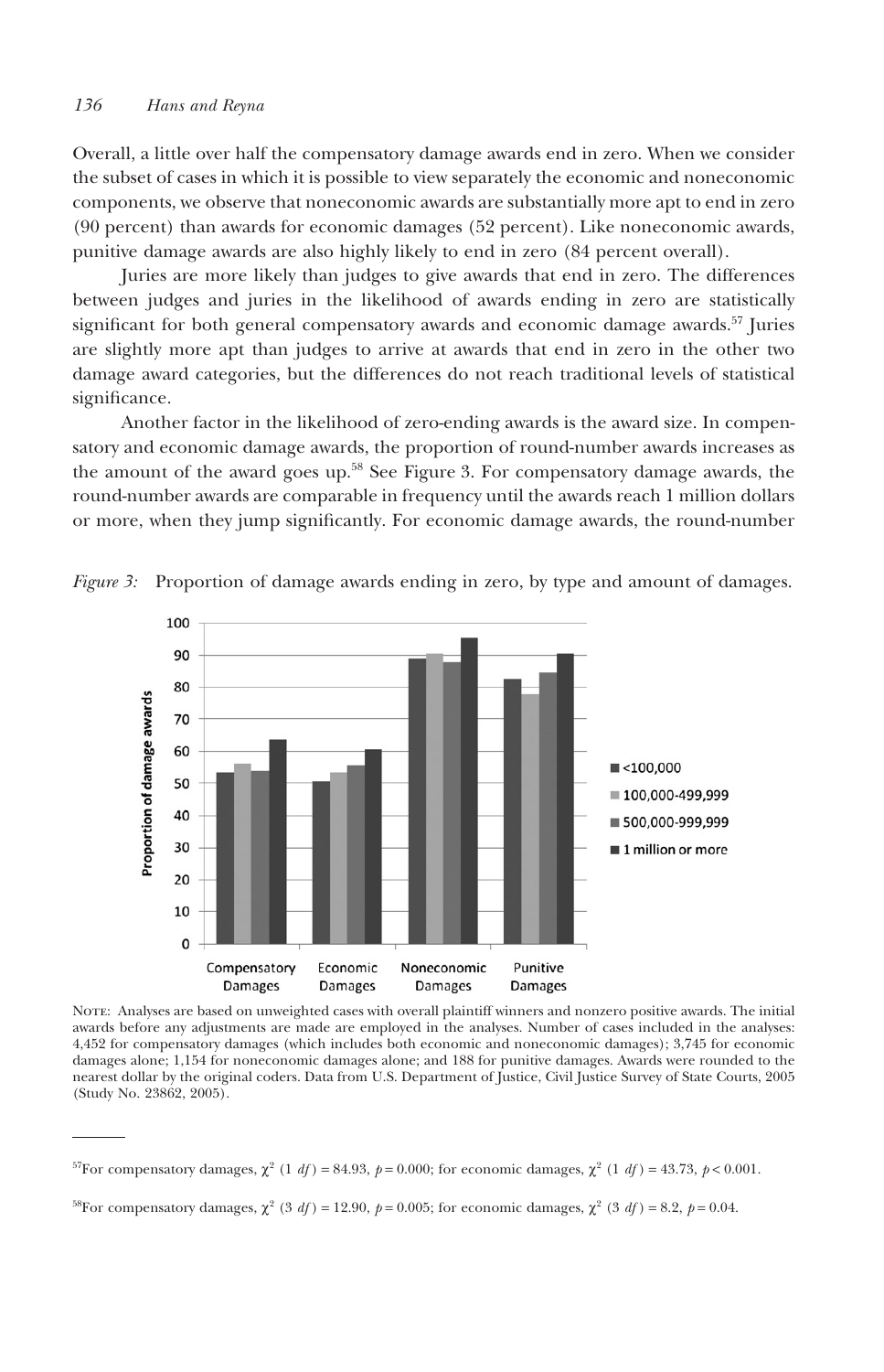awards show a stair-step linear trend as the category amount increases in value. Figure 3 shows that in both the other award categories, there is a visible increase in the highest award amount category (1 million dollars or more), but in neither case does the increase achieve statistical significance.

These patterns are compatible with the gist model, and its expectation that jurors will map gist onto round numbers. The finding that judges, too, show a strong preference for round numbers is intriguing but consistent with the idea that expert decisionmakers often rely on gist determinations in their judgments. Of course, the tendency to adopt roundnumber figures could also be driven by attorney requests, expert testimony about predicted damages, or other dollar amounts mentioned during the trial that were round rather than precise numbers. It is quite likely that lawyers and experts share the factfinders' preference for round numbers. Interestingly, recent research shows that precise numbers are considered to be lower than comparable round numbers.59 That suggests that there could be strategic advantages for attorneys who ask the jury to consider precise rather than roundnumber damage awards.<sup>60</sup>

#### *B. Other Meaningful Numbers*

In addition to the pattern we have documented with round numbers, we would also expect to see overrepresentation of what jurors perceive as significant and meaningful sums (e.g., \$10,000, or \$50,000, or \$1 million). Jury deliberations about damages should routinely invoke the meaning behind particular numbers. It should be possible to investigate whether there is consensus within communities about the meaning of particular amounts of money in target contexts (i.e., whether \$100,000 is considered a large amount of money in the context of permanent disability, intentional pollution, etc.). Depending on the context, a particular amount could convey low or high gist. For example, a person's age, wealth, and earning capacity all may figure into whether a particular amount is perceived as low or high.

We have located several case examples that jurors search out meaningful numbers, and offer a few illustrations here, starting with one dollar awards and ending at the high end with a \$5 billion award.

#### *C. One Dollar Awards*

First is the rare but not unheard of situation of one dollar awards. In the 2005 Civil Justice Survey, there are a handful of damage awards of one dollar out of thousands of trials.<sup>61</sup> Figure 4 shows that there are two cases in which there was a moderate economic damage

<sup>59</sup>Manoj Thomas & Vicki Morwitz, Heuristics in Numerical Cognition: Implications for Pricing, in Handbook of Pricing Research in Marketing 132 (Vithala Rau ed., 2009); Thomas et al., The Price Precision Effect, supra note 25.

<sup>60</sup>For a direct application of the price precision effect to damage award requests, see David Davis, Some Juror Rules for Determining Damages, 20 Jury Expert 24 (2008).

<sup>61</sup>Civil Justice Survey of State Courts, 2005, supra note 56.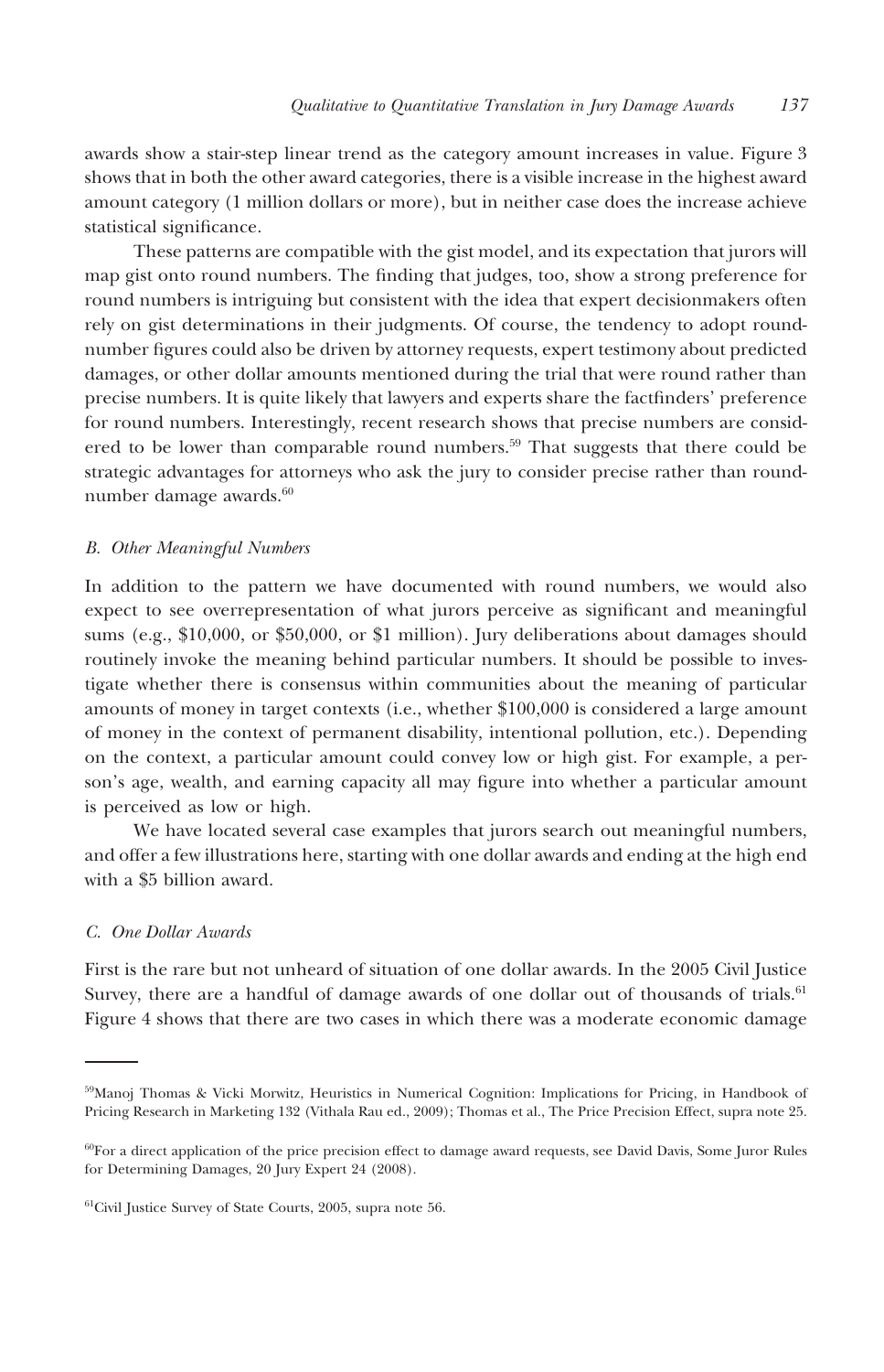award but the jury awarded just one dollar in noneconomic damages to the plaintiff. Looking ahead, one can identify these two cases in Figure 4, presented in a later section of this article; they are the two outlier cases at the log10 value of 0 for the noneconomic award. Likewise, Figure 5 shows a modestly-sized compensatory damage award by a jury that was accompanied by a one dollar punitive damage award. In anyone's book, a one dollar award is "low." Although some of the one dollar awards might be attributable to a token payment or a convention that does not reflect the jury's evaluation of the minimal worth of the case, at least some appear to be driven by the jury's gist of the injury's value.

The gist behind the choice of a one dollar award is nicely illustrated by the case of Ward Churchill, a controversial University of Colorado professor of ethnic studies, who created a firestorm of protest when he called victims of the September 11 attack "little Eichmanns," after the notorious Nazi war criminal.<sup>62</sup> He was subsequently fired on grounds of research misconduct, but he sued the university, claiming that they fired him not because of that misconduct but because of his September 11 remarks, which he argued were protected on academic freedom grounds. The Colorado jury found for Churchill, but awarded him just \$1 in damages. The president of the University of Colorado said that the jury's nominal award was "an indication of what they thought of the value of Ward Churchill's claim."63

In Hans's interview study with civil jurors, they regularly faced—with some perplexity—the challenge of awarding monetary compensation to a plaintiff's spouse for loss of consortium.<sup>64</sup> Although some jurors did not grant legitimacy to the idea of compensating a spouse on these grounds, they expressed concern that they avoid insulting the spouse. Often,  $$5,000$  did the trick.<sup> $65$ </sup> As the authors write: "about half of the loss of consortium awards in our study cases were exactly \$5,000. We wondered why so many juries independently had come up with this particular figure....Unless jurors were strongly hostile toward those seeking loss of consortium, they were reluctant to return a zero award. To the jurors this zero award represented an insult or a slap in the face to the spouses, who often had to testify about revealing aspects of their personal lives in public.... Juries appeared to be awarding symbolic small amounts to avoid offending plaintiffs."<sup>66</sup>

64Valerie P. Hans & Michelle Hallerdin, Juror Skepticism Toward Plaintiffs: The Example of Loss of Consortium Claims. Paper presented at the meeting of the American Psychology-Law Society, San Diego, CA (Mar. 13, 1992).

 $\rm ^{65}Id.$  at 8.

 $66$ Id.

 $62$ See discussion in Ivan Moreno, Jury: Churchill Wrongfully Terminated, Awarded \$1, cbs4denver.com, Apr. 2, 2009 <http://cbs4denver.com/local/verdict.churchill.colorado.2.974641.html>. See also Peter Schmidt, Churchill Wins Lawsuit, But Only \$1 in Damages, Chron. of Higher Educ., Apr. 3, 2009 <http://chronicle.com/article/Chruchill-Wins-Lawsuit-but/47157>; Peter Schmidt, Ward Churchill's \$1 Damage Award Said to Have Been Product of Jury Compromise, Chron. of Higher Educ., Apr. 3, 2009 <http://chronicle.com/article/Ward-Chruchill-s-1-Damage/42681>.

<sup>63</sup>Schmidt, Churchill Wins Lawsuit, But Only \$1 in Damages, supra note 62.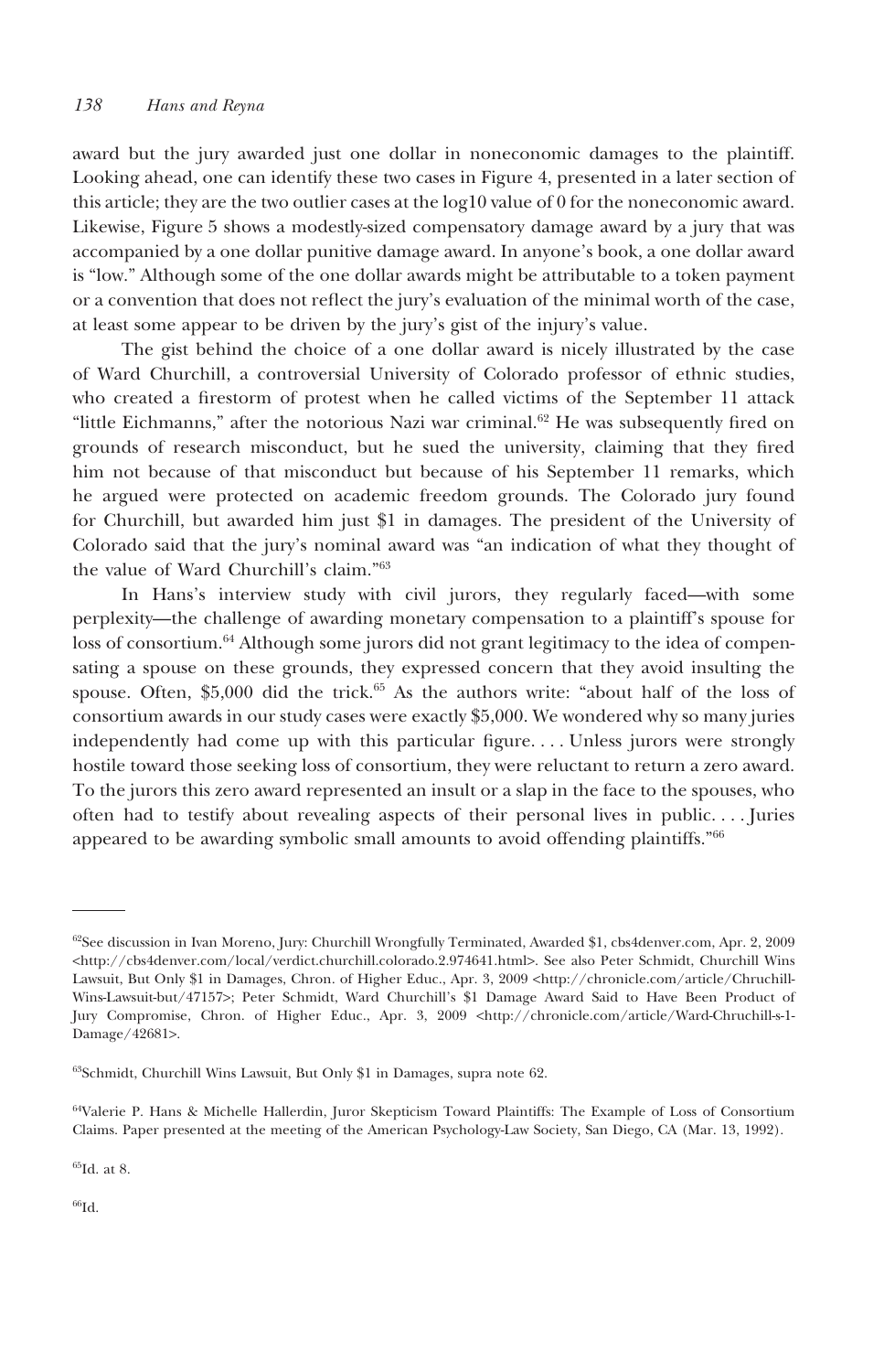#### *D. Meaning in Extremely Large Awards*

We believe that the gist model helps explain the specific dollar amounts in some extremely large jury awards, amounts that very often seem inexplicable and irrational to outside observers.67 In the well-known McDonald's coffee-spill case, the plaintiff's attorney in the case argued to the jury that it might want to punish McDonald's for one or two days' worth of coffee sales. He estimated that that amounted to about \$1.35 million per day. The jury concluded that an appropriate punishment was two days' worth of sales, hence the punitive damages award of \$2.7 million.<sup>68</sup>

Also consider the \$5 billion punitive damage award against the Exxon Corporation in connection with the massive oil spill from the *Exxon Valdez*; the accident occurred when the captain was drunk and was away from the bridge. $69$  An in-depth journalistic account, including material based on interviews with the jurors, who described their deliberations over punitive damages, provides support that the \$5 billion figure for typical yearly worldwide profits for Exxon influenced the choice of punitive damage award.<sup>70</sup> The plaintiff's attorney O'Neill argued to the jury that Exxon should pay punitive damages of somewhere between \$5 and \$20 billion. He also displayed a chart with Exxon's revenues, net income, and net worth. Jurors deliberated, but could not agree on a figure. "After about 50 votes, the jury was closing in on the \$5 billion figure.... [the majority] agreed to \$5 billion. That left Wilson, Dean and Provost. Wilson was the next to agree. . . . But Dean and Provost remained fixated on \$3.51 billion, Exxon's profits the year of the spill. Eventually, Dean decided that \$5 billion was 'the happy medium' and he joined the crowd. That left Provost. Driving home that night, Provost said she started thinking. Exxon's profits were \$3.51 billion the year of the spill, but typically the company posted \$5 billion in profits. Had the company not spent a couple billion cleaning up the spill, profits for 1989 would have been \$5 billion. That was good enough for Provost." Note that the final awarded amount did not approach what half the jurors had initially recommended, but settled instead on the highly symbolic amount of one year's usual profits.

 $67$ Sunstein et al., supra note 14, at 3, write with dismay about the California jury that awarded close to 5 billion dollars, reportedly based on an estimate of the yearly advertising budget of the negligent company. If it is the case that jurors relied on the annual advertising budget, we view this as another example of jurors searching in the case for meaningful numbers that accord with their gist of the magnitude of the deserved damages.

<sup>68</sup>Andrea Gerlin, How a Jury Decided that a Coffee Spill is Worth \$2.9 Million, Wall St. J., Sept. 1, 1994, at A1; Hans, Business on Trial, supra note 3, at 70–72.

 $^{69}$ In re the Exxon Valdez, 270 F.3d 1215, 1238–39 (9th Cir. 2001). The Ninth Circuit's opinion concludes that the jury may have considered yearly Exxon profits as a meaningful benchmark: "This was a very bad oil spill. Captain Hazelwood's conduct, interpreting the evidence most strongly against him, was extremely reckless considering the difficulty and potential risk of his task, and Exxon was reckless to allow him to perform this task despite its knowledge that he was drinking again. The punitive damages amount, \$5 billion, is about one year's net profits for the entire world-wide operations of Exxon, and the jury may well have decided that for such egregious conduct the company responsible ought to have a year without profit."

<sup>70</sup>Natalie Phillips & Staff, The \$5 Million Jury: For 18 Weeks, the Exxon Valdez Trial Jurors Listened, Argued, Laughed and Sometimes Even Dozed Off, Anchorage Daily News (AK), Jan. 22, 1995.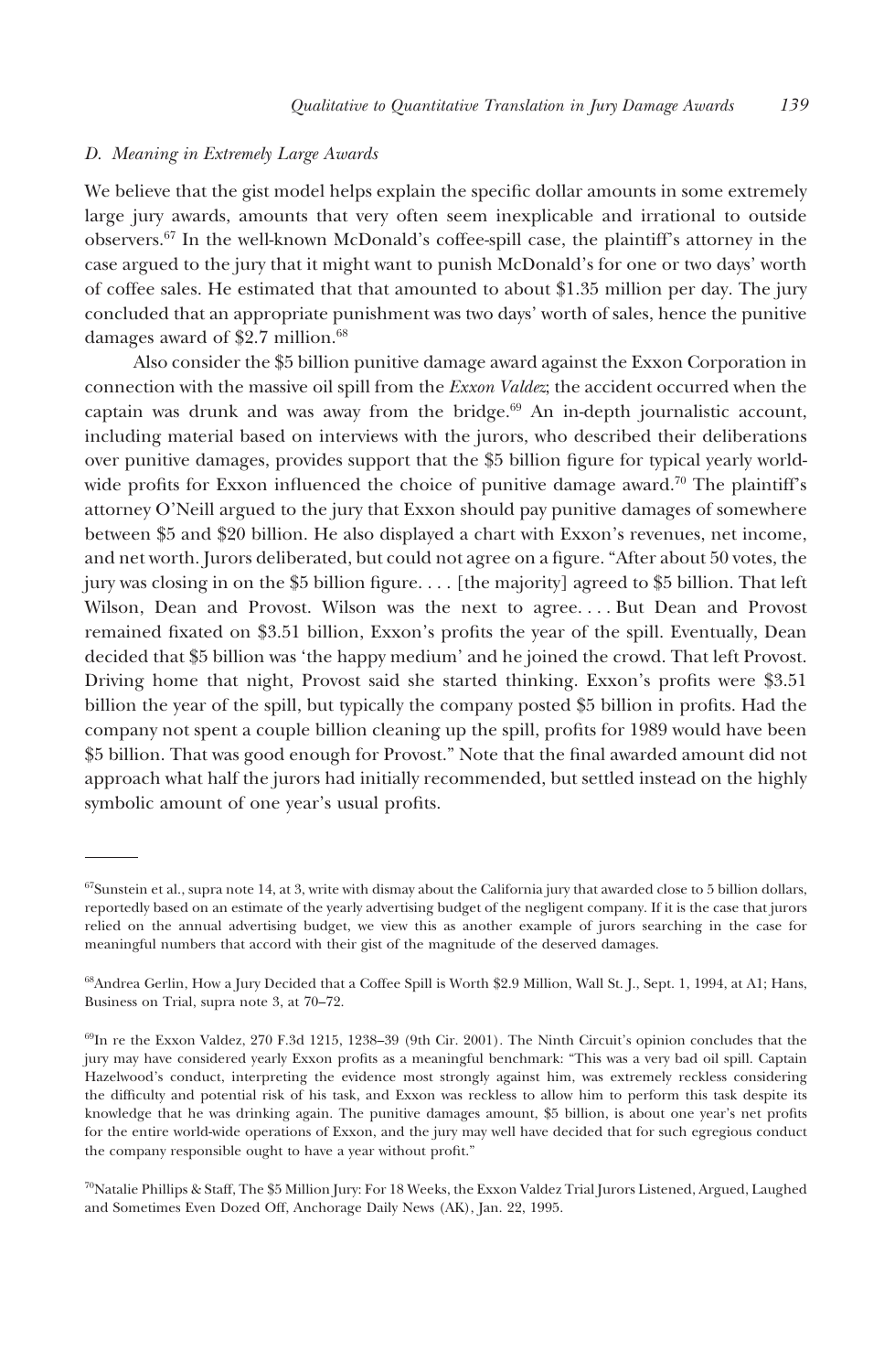#### *E. Ordinal Regularities in Jury Damage Awards*

To the extent that there is societal consensus about relative harms, and overlap in what people consider to be low, medium, and high amounts of money, we predict ordinal regularities in the awards reached by juries. That is, even though they decide different cases at different times, juries will compensate those who have minor injuries less than those who have major injuries. As described earlier, evidence confirms these ordinal regularities in actual jury awards.71 To provide a few additional examples, consistent with the idea that ordinal gist judgments characterize juror evaluations and juror damage award preferences, the research by Sunstein and colleagues on punitive damages found that "judgments of punitive intent and of dollar awards share the same core of moral outrage, and therefore produce the same ordering of cases."72 In another judgment domain, Hastie cites work on consumer pricing that reveals that once consumers are anchored on a figure, they are "meticulous in maintaining a single *coherent ordering on prices across products*."73 Eisenberg, Hans, and Wells combined award data from three different civil trial data sets, one that included a broad range of awards, and two others that focused specifically on high damage award cases. Analyzing the logged dollar values of punitive and compensatory awards from these three data sets combined, they found a predominantly linear relationship, supporting our expectation of an ordinal pattern.74 Similarly, Eisenberg and Heise analyzed the punitive-compensatory relationship in four Civil Justice Survey data sets and confirmed the positive association between the two types of awards.75

Data from the 2005 Civil Justice Survey of State Courts allow us to take a fresh look at the question of the relationship between the dollar values of noneconomic and economic damage awards reached by juries and, by way of contrast, the awards of judges as well.<sup>76</sup> Analyzing the relationship between economic and noneconomic damage awards in the Civil Justice Survey data set, we expect to find, for both judges and juries, an ordinal relationship whereby the larger the economic damages, the larger the noneconomic damages. The relationship may be stronger for judges than for juries, if they place greater weight on the plaintiff's economic harm than juries do. Alternatively, if judges use

73Hastie, supra note 52, at 12.

<sup>71</sup>Eisenberg et al., Real-World Coherence, supra note 28; Eisenberg, Hans & Wells, supra note 29; Catherine M. Sharkey, Dissecting Damages: An Empirical Exploration of Sexual Harassment Awards, 3 J. Empirical Legal Stud. 1 (2006).

<sup>72</sup>David Schkade, Cass R. Sunstein & Daniel Kahneman, Deliberating About Dollars: The Severity Shift, 100 Colum. L. Rev. 1139, 1152 (2000); see also Sunstein et al., supra note 14, at 48–49.

<sup>74</sup>Eisenberg, Hans & Wells, supra note 29. See also Theodore Eisenberg, Michael Heise, Nicole L. Waters & Martin T. Wells, The Decision to Award Punitive Damages: An Empirical Study, 2 J. Legal Analysis 577, 608 (2010) [hereinafter Eisenberg et al., The Decision to Award Punitive Damages] (examining the relationship between compensatory and punitive damages in the 2005 data).

<sup>75</sup>Theodore Eisenberg & Michael Heise, Judge-Jury Difference in Punitive Damages Awards: Who Listens to the Supreme Court? 2 J. Empirical Legal Stud. 325, 343 (2011).

<sup>76</sup>Civil Justice Survey of State Courts, 2005, supra note 56.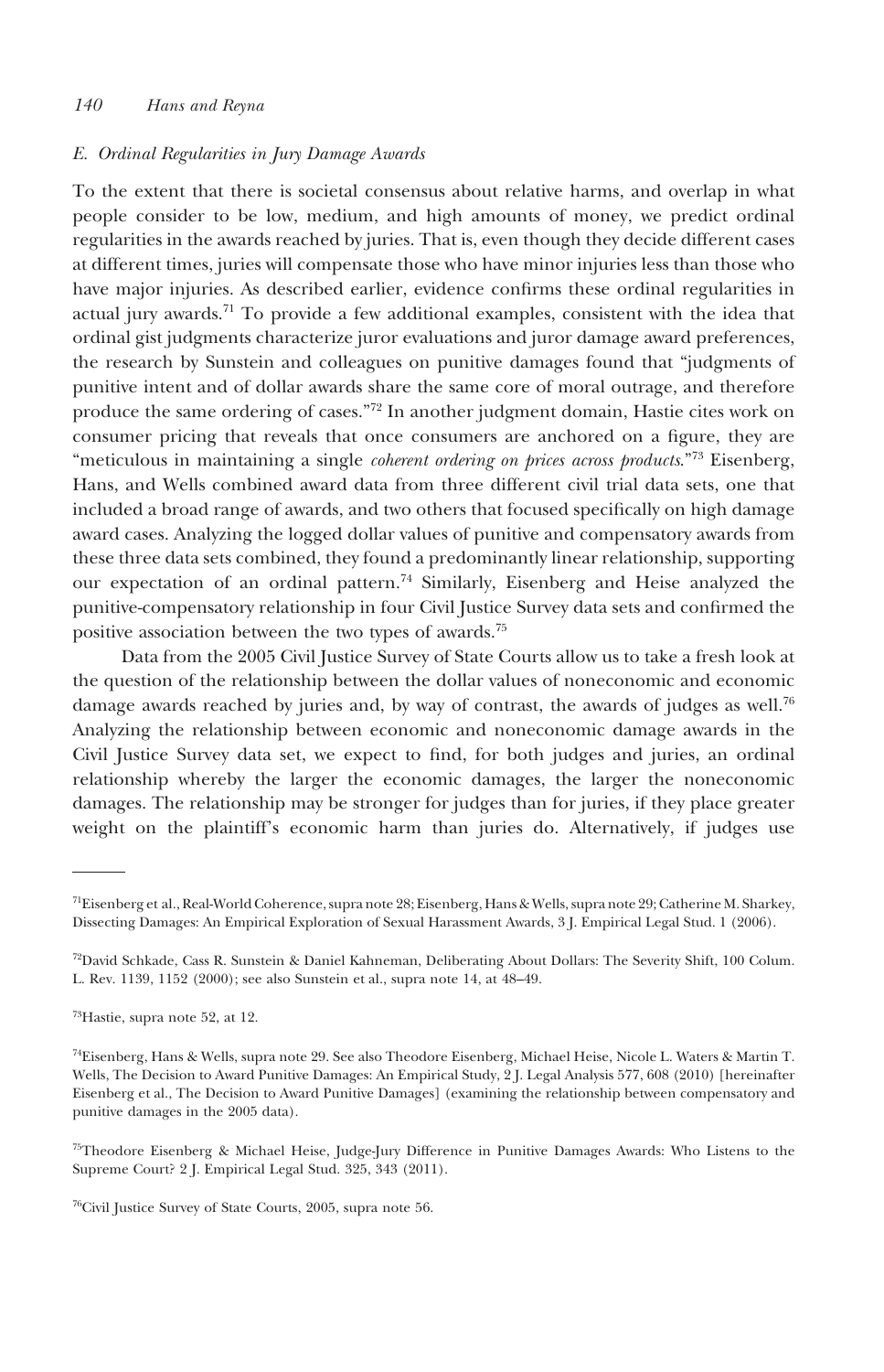information outside the individual case to arrive at noneconomic damage amounts, the relationship may be weaker.

Figure 4 displays the relationship between the logged economic and noneconomic damages for cases with overall plaintiff winners and nonzero positive dollar values on each type of damage award. Jury awards are represented by open circles; awards given by judges in bench trials are represented by stars.

In both judge and jury trials, the economic damage award reached by the decisionmaker is a significant predictor of the noneconomic damage award. Furthermore, one can observe predominantly linear relationships between the two types of awards, such that the larger the economic damage award decided by the judge or the jury, the larger the noneconomic damage award. The slope appears steeper for jury awards than for judge awards, although the interaction term between the economic damage award and the decisionmaker is only marginally significant  $(p < 0.09)$ . That suggests that the amount of

*Figure 4:* The relationship between economic and noneconomic damage awards in bench and jury trials.



Note: Analyses are based on unweighted cases with overall plaintiff winners and nonzero positive dollar awards for each type. The initial awards before any adjustments are made are employed in the analyses. Awards were rounded to the nearest dollar by the original coders. Analyses included 921 jury awards and 64 bench awards. Bench  $R^2$  $(linear) = 0.375$ ; Jury  $R^2$  (linear) = 0.493. Data from U.S. Department of Justice, Civil Justice Survey of State Courts, 2005 (Study No. 23862, 2005).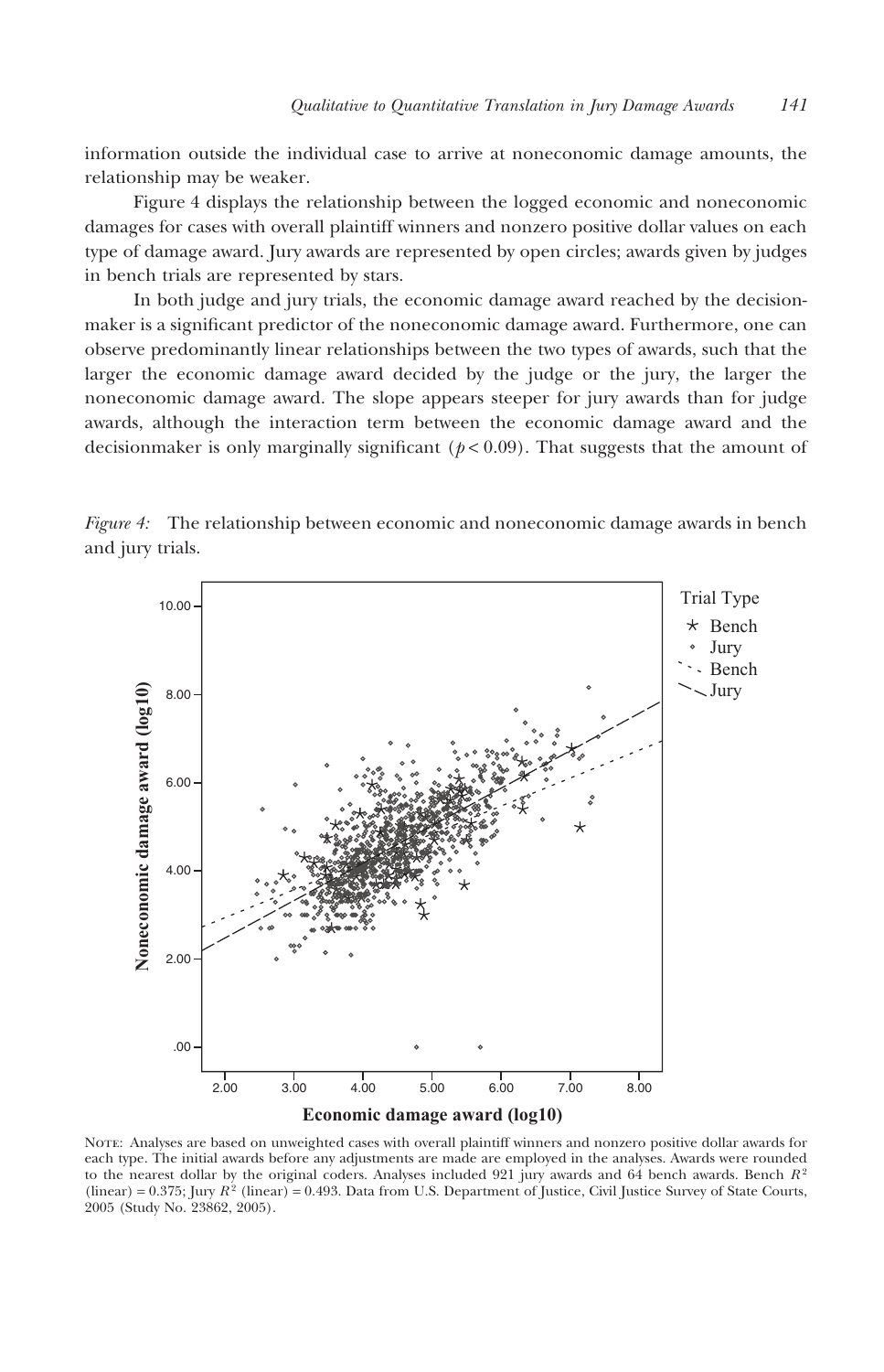economic damage that a plaintiff experiences in a case serves as a slightly stronger determinant of the noneconomic damage award for juries as compared to judges.

Figure 5 shows a similar analysis of awards from the 2005 Civil Justice Survey, but this time for the relationship between the total compensatory awards (which combine both economic and noneconomic damages) and the punitive damage awards. The analysis is limited to those cases with overall plaintiff winners and nonzero positive dollar values for both compensatory and punitive damage awards. As before, jury awards are represented by open circles; awards given by judges in bench trials are represented by stars.

Again, the relationship between the two types of damage awards is generally similar for both judge and jury, reflecting a strong ordinal pattern in which low and high compensatory damage cases net low and high punitive damage awards, respectively. The slope is significantly  $(p < 0.05)$  steeper for jury awards than for judge awards. The degree to which the plaintiff requires compensatory damages in a case is a stronger determinant of a punitive damage award for juries than for judges. It is worthwhile noting that cases are not





Note: Analyses are based on unweighted cases with overall plaintiff winners and nonzero positive dollar awards for each type. The initial awards before any adjustments are made are employed in the analyses. Awards were rounded to the nearest dollar by the original coders. Analyses included 138 jury awards and 42 bench awards. Bench  $R^2$  $(linear) = 0.599$ ; Jury  $R^2$  (linear) = 0.664. Data from U.S. Department of Justice, Civil Justice Survey of State Courts, 2005 (Study No. 23862, 2005).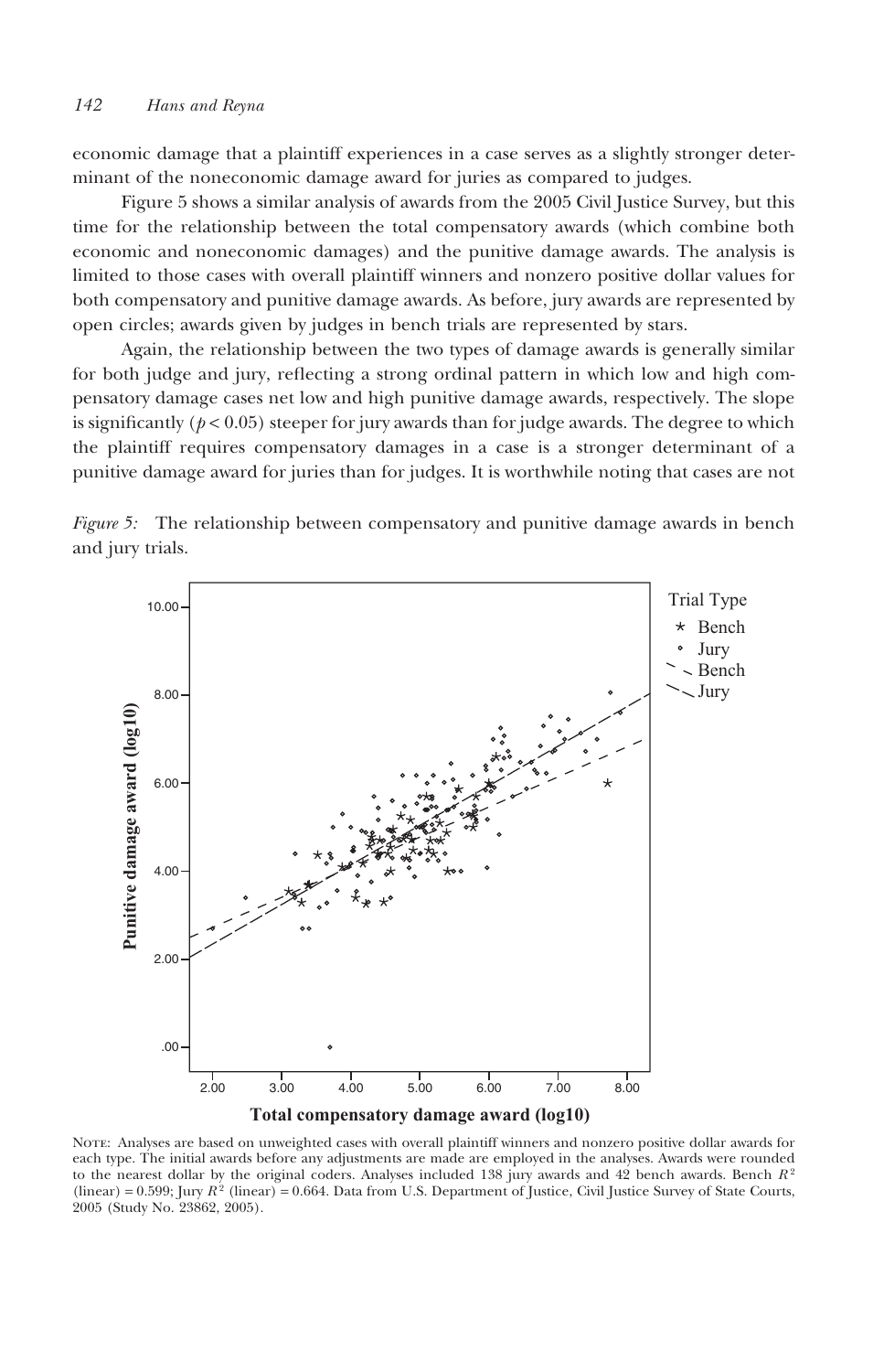randomly assigned to judge and jury trials, and case routing as well as other differences between judges and juries might account for the slightly different patterns observed.

If we take the underlying compensatory damage awards as revealing the factfinder's ordinal rankings of harm done, and we do, then finding ordinal regularities such as the one observed for the compensatory-punitive damage relationship reinforces the model's presumption of the importance of ordinal ranking in jury damage award judgments even in punitive damages, which are thought to be erratic and inexplicable.<sup>77</sup> In sum, our model predicts, and the available research on jury damage awards generally finds, that there are coherent ordinal patterns in award determinations.

#### *F. Jury Awards Should Vary More Than Judge Awards*

Even though ordinal regularities in jury awards are observed, the model predicts that jury damage awards will vary more than judge damage awards for the same types of injuries and cases. The reasons are twofold. Because judges are expert decisionmakers, we can predict that their judgments will be even more likely to be simple gist-based judgments. But more importantly, judicial awards will be less variable because their contextual experience offers them comparative information, and juries do not have this advantage.78 Indeed, it is possible that judges' reliance on contextual or comparative information explains the flatter slopes for judge awards in Figures 4 and 5.

Analysis of damage awards in the 2005 Civil Justice Survey data set by other scholars confirms the expectation that jury awards in the aggregate are more variable than judge awards in the aggregate, consistent with the model's expectations.79 Greater variability in jury awards compared to judge awards in actual jury and judge decisions, of course, is not necessarily dispositive evidence for the model. Future research must independently assess the value of cases because different, and higher dollar value, cases are typically routed to juries.<sup>80</sup> Thus, it is important to develop methods to tease apart, and adjust for, case differences in order to study decisionmaker differences.

#### *G. Anchors Should Affect Jury Decision Making*

Our model anticipates that anchors will influence jury damage award assessments. A number of psychological mechanisms are thought to produce anchoring, including confirmatory hypothesis testing, insufficient adjustment, and numeric priming.<sup>81</sup> Fuzzy-trace

 $^{77}$ See, for example, Sunstein et al., supra note 14, at 3 ("inexplicable") and 31 ("erratic").

<sup>78</sup>For a discussion of the fact-finding advantages of judges over juries, see Valerie P. Hans, Judges, Juries, and Scientific Evidence, 16 J.L. & Pol'y 19 (2007).

<sup>&</sup>lt;sup>79</sup>Eisenberg & Heise, supra note 75, at 331(showing, for 2005 data, higher means, medians, and standard deviations for juries' compensatory and punitive damage awards, compared to judges' awards).

<sup>80</sup>Id. See also Kevin M. Clermont, Litigation Realities Redux, 84 Notre Dame L. Rev. 1919 (2009).

<sup>81</sup>Nicholas Epley & Thomas Gilovich, Anchoring Unbound, 20 J. Consumer Psychol. 20 (2010).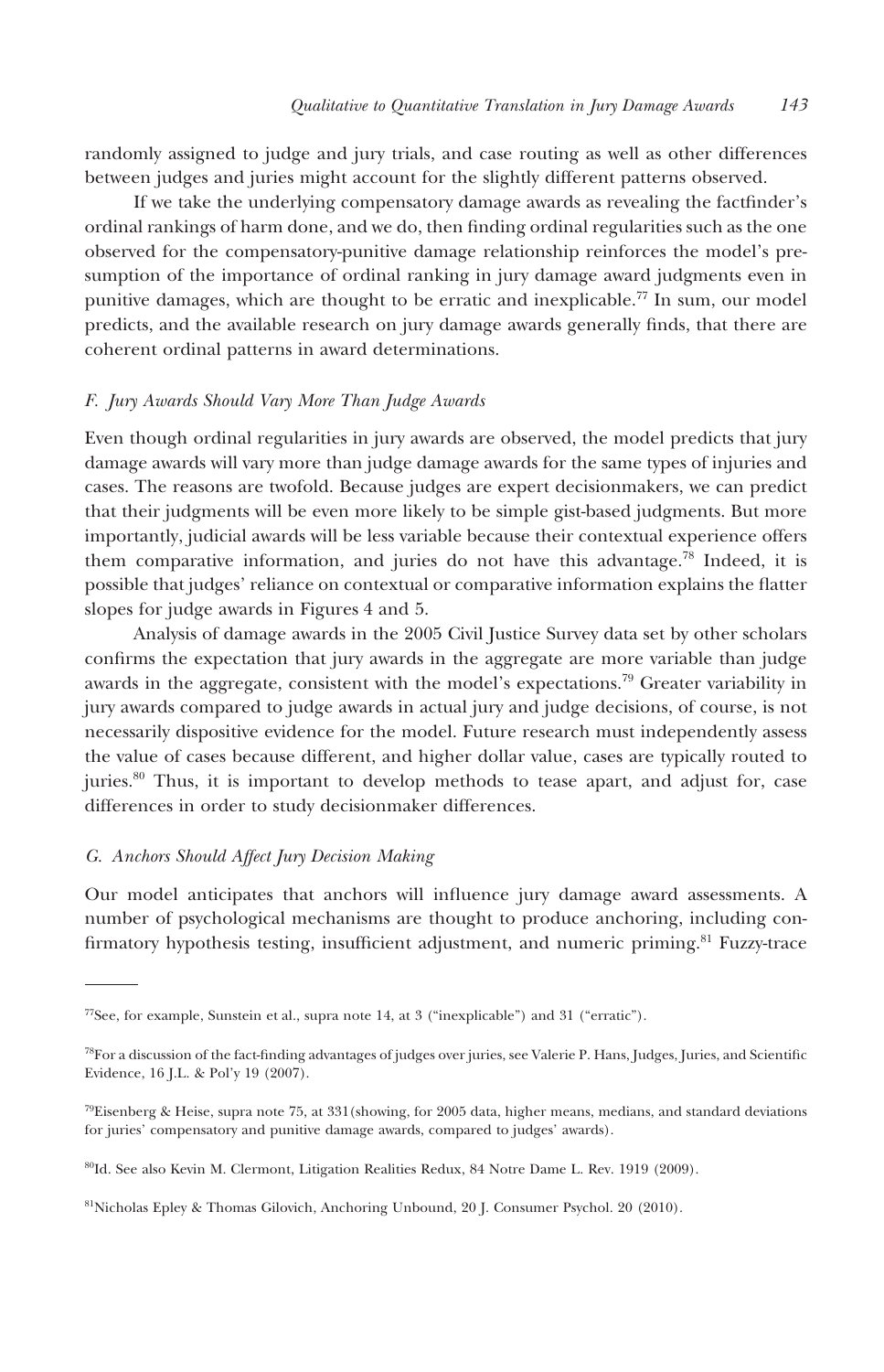theory anticipates that anchors will influence award amounts because gist is relative. Dollar amounts, just like probabilities and other quantities, are interpreted relative to other quantities to give them meaning. Furthermore, anchors presented during trial should have a stronger impact on jury assessments than on judge assessments because judges are apt to have contextual and comparative information about other cases that may counteract or outweigh the impact of anchors presented during trial.

The research literature on anchoring includes many successful demonstrations of the anchoring process using arbitrary or nonsense anchors, such as numbers from a roulette wheel spin or the last four digits of a Social Security or telephone number. Our gist-based model anticipates that people may be influenced by arbitrary anchors in information-poor environments. We assume that there is no number in the head that can be discovered through better measurement; therefore, other numbers, including anchors, provide needed context to flesh out damage awards that are perceived as low or high. However, in our model, there is a strong expectation that a meaningful anchor will be more persuasive than an arbitrary one, so long as it is consistent with the gist that jurors extract from the facts.

Evidence presented in a typical civil jury trial functions as a naturally occurring, and often meaningful, anchor. The *amount of economic damage*, whether it is provided quantitatively in dollars or qualitatively in magnitude estimates, serves as one important guidepost for jurors, as Figure 4 indicates.82 The strong connection between compensatory and punitive damages shown in Figure 5 is consistent with the possibility that compensatory damages serve as anchors for decisionmakers as they deliberate on the amount of punitive damages to award.

One type of anchor produced by attorneys as part of a persuasion effort is the *attorney's ad damnum* or request for a specific damage award figure. Experiments on attorney requests such as ad damnums show, consistent with our model's predictions, reliable effects of plaintiff and defense ad damnums.<sup>83</sup> Variation in the way that figures are submitted to the jury can also change the resulting damage award. For example, McAuliff and Bornstein varied whether their study participants heard a lump-sum ad damnum or heard a per-diem amount request for an award to compensate the plaintiff for pain and suffering.<sup>84</sup> Attorney requests for a lump sum of \$175,000 and an hourly rate of \$10 produced higher damage

<sup>&</sup>lt;sup>82</sup>Other studies have also found links among injury severity, economic damages, and pain and suffering awards. See Randall Bovbjerg, Frank A. Sloan & James F. Blumstein, Valuing Life and Limb in Tort: Scheduling "Pain and Suffering," 83 NW U.L. Rev. 908 (1989); Gregory B. Rodgers, Estimating Jury Compensation for Pain and Suffering in Product Liability Cases Involving Nonfatal Personal Injury, 6 J. Forensic Econ. 251 (1993) (using jury award data from Jury Verdict Research, Inc., and finding that pain and suffering compensation are related to injury severity and economic losses); Vidmar & Hans, supra note 28, at 281–302.

<sup>83</sup>Shari Seidman Diamond, Mary R. Rose, Beth Murphy & John Meixner, Anchors and Set Asides on Real Juries, J. Empirical Legal Stud. (this issue); Greene & Bornstein, Determining Damages, supra note 1, at 150–59.

<sup>84</sup>Bradley D. McAuliff & Brian H. Bornstein, All Anchors Are Not Created Equal: The Effects of Per Diem Versus Lump Sum Requests on Pain and Suffering Awards, 34 Law & Hum. Behav. 164 (2010).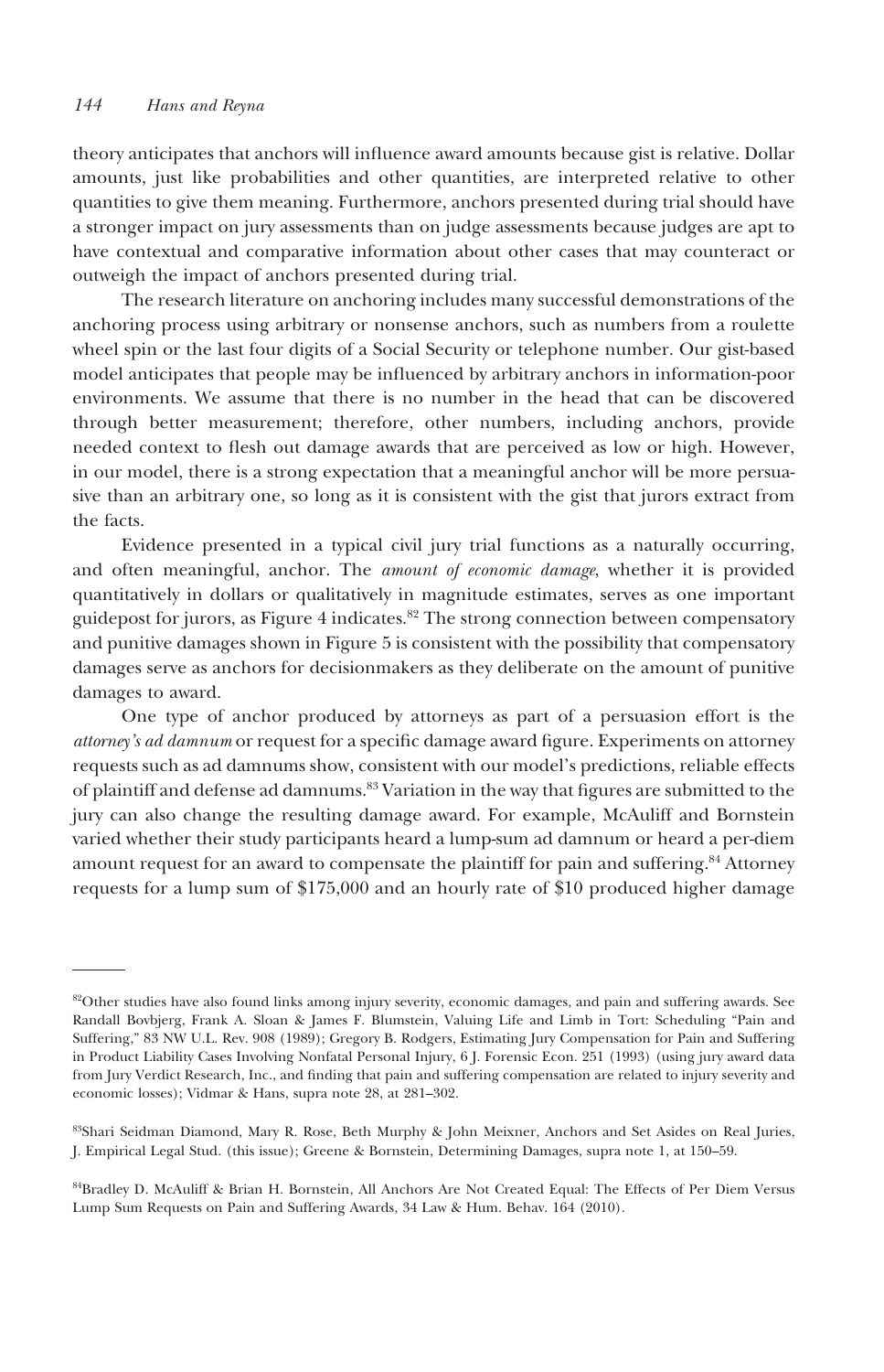awards than \$240 per day or \$7,300 per month, even though all the per-diem payments approximated the lump-sum payment.85

Regulations of ad damnums vary across jurisdictions. Some states, for example, do not permit an attorney to suggest total dollar figures or per-diem amounts to the jury. Assuming that attorney recommendations are related to the relative severity of their cases, we predict that if attorney recommendations on damage award totals are allowed, that will reduce the variance compared to sets of cases without attorney recommendations, all else equal.<sup>86</sup> The effect of ad damnums could be challenging to tease apart in the real world because attorney requests are linked to the value of their cases. Thus it would be difficult to determine whether jury judgments in line with ad damnums are driven by the ad damnums themselves, above and beyond the value of the cases. Furthermore, there could be other differences in the caseloads of jurisdictions that do or do not allow attorneys to offer ad damnums. It is also possible that attorney recommendations bear little relationship to the value of their cases, or that plaintiff recommendations are substantially higher than typical awards, in which case ad damnums might have no effect or might even exacerbate the unpredictability of jury awards. However, comparing cases with comparable economic or other independently assessed valuations in jurisdictions with and without ad damnums offers an opportunity to estimate effects of ad damnum recommendations as anchors.

*Caps or absolute limits on damage awards* may also operate as anchors, if they become known to the jury. If a cap becomes known to the jury, it has the effect of changing the dollar scale from an unbounded to a bounded scale, with a known low and high point. In theory, this should rationalize jury awards within the jurisdiction. In essence, jurors are provided with state-sanctioned "low" and "high" values, and the jurors need only map their own ordinal gist determinations onto the bounded scale, a much simpler cognitive task than generating one's own low and high values and then constructing numbers that fit. The gist model expects that, compared to jurisdictions without caps, caps jurisdictions should be characterized by stronger relationships between injury severity and the dollar value of the awards.

Research on the effects of caps shows some influence on damage awards, but with a paradoxical twist. In experiments testing the impact of award caps, when the dollar amount of a damages cap becomes known and operates (presumably) as a psychological anchor, it appears to hoist up what otherwise would have been relatively low awards in no caps conditions.87 Other work indicates that when noneconomic damages are limited by a cap,

<sup>85</sup>Id. at 169–70.

<sup>86</sup>McAuliff & Bornstein, supra note 84, at 170, however, found that the award amount and the variability were both lower for the control condition in which no ad damnum was requested. In general, as award amounts increase, variability also increases, making it difficult to test our variability prediction.

<sup>87</sup>Avraham & Bustos, supra note 9 (undertaking an economic analysis that finds that under a caps regime, although severely injured plaintiffs will recover less, plaintiffs with low injuries may recover more, compared to similarly injured plaintiffs in noncaps states).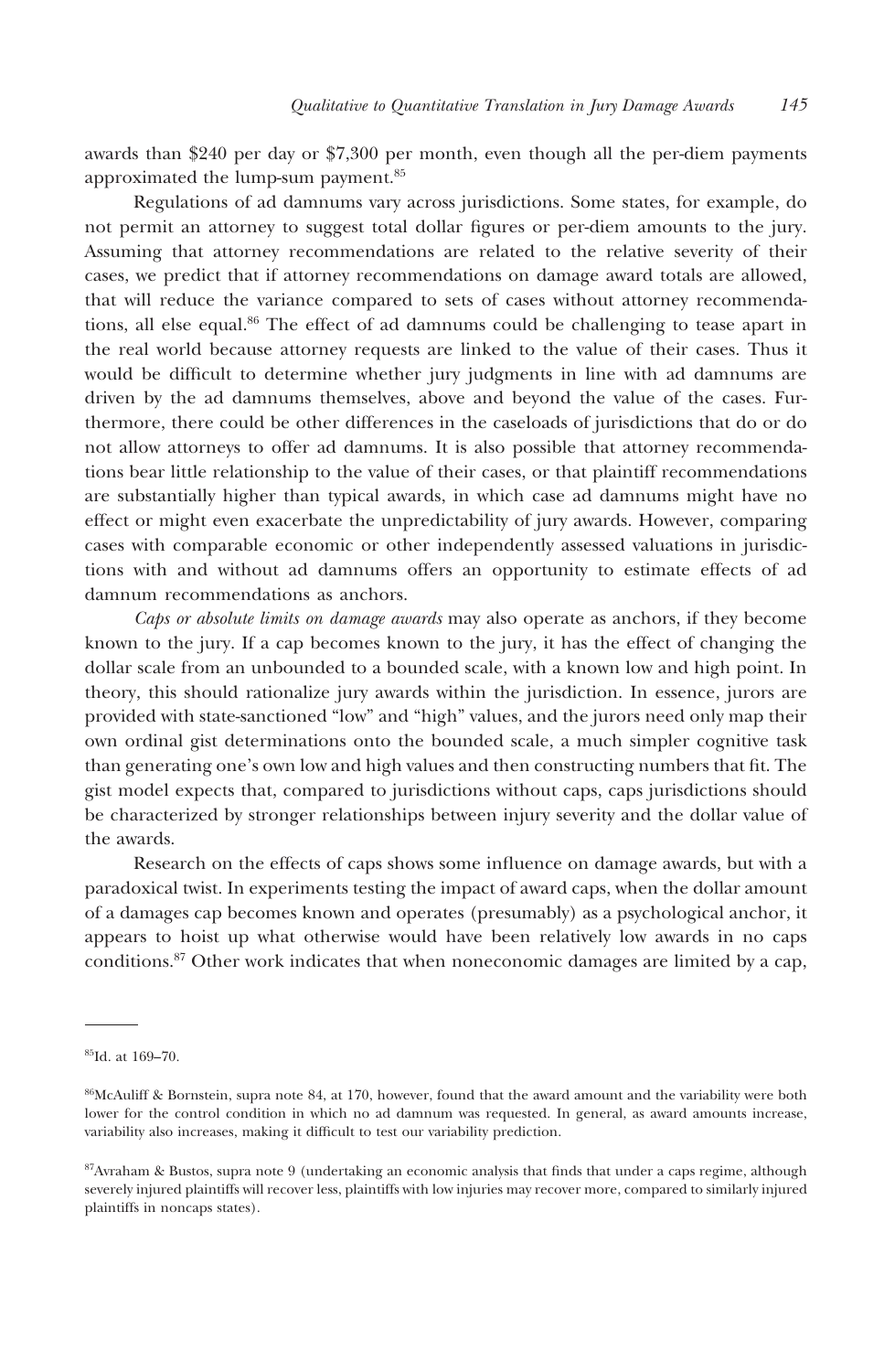economic damages rise.<sup>88</sup> This malleability of numerical judgments relative to different comparative amounts is consistent with predictions of our model and fuzzy-trace theory.

## VI. Conclusion

We believe the gist-based model makes a contribution in emphasizing, as other accounts of jury damage award decision making generally do not, the central importance of the meaning of numbers. The story model also privileges meaning in its narrative account, but in a subtly different way. The story model emphasizes the narrative itself, the way facts hang together in a coherent account. The gist-based approach stresses the narrative too, but goes further to posit that jurors derive categorical and ordinal judgments from the meaning or gist of the narrative. It also claims that jurors come to associate particular dollar amounts with meaning in the context of the trial. Exact numbers have little significance, even to the highly numerate, until the numbers can be interpreted relative to specific content and contexts. Thus, anchors have an effect on numerical interpretation, especially when judgments are unfamiliar, as they provide a context in which numbers can be interpreted as low or high, relative to the anchor.

One advantage of the gist-based model of jury damage awards is that in future work we should be able to use research on the significance of cues and framing to predict when verbatim versus gist approaches will dominate juror decision making about damages. In particular, does requiring jurors to answer interrogatories and reach special verdicts affect their tendency to employ verbatim rather than gist thinking? The case examples suggest that attorneys' arguments for awards can be successful when they propose numbers that accord with jurors' gist of the injury. It would be valuable to study this in a controlled experiment.

The gist-based account is, we think, a more positive take on the jurors' approach to damage decisions. The gist that we say drives jurors as they consider damages is not presumed to be naïve and immature reasoning. Indeed, we observe and can now explain some regularities and patterns to jury damage awards, whereas before it looked to some observers as though jurors were erratically grasping at numbers out of thin air.

The impact of anchors is well-documented in the experimental literature. In the courtroom, there is an abundance of anchoring information in actual cases that reflects the value of the case. Attorneys provide anchors by offering ad damnums in jurisdictions that permit them, or by calling fact witnesses and expert witnesses who estimate monetary losses.<sup>89</sup> We have noted above the strong patterns we find with economic damages, noneconomic damages, and punitive damages. The agreement across these types of damages is generally ordinal, not absolute, as would be predicted by our model.

<sup>88</sup>Sharkey, Crossing the Punitive-Compensatory Divide, supra note 9.

<sup>89</sup>Diamond et al., supra note 83.